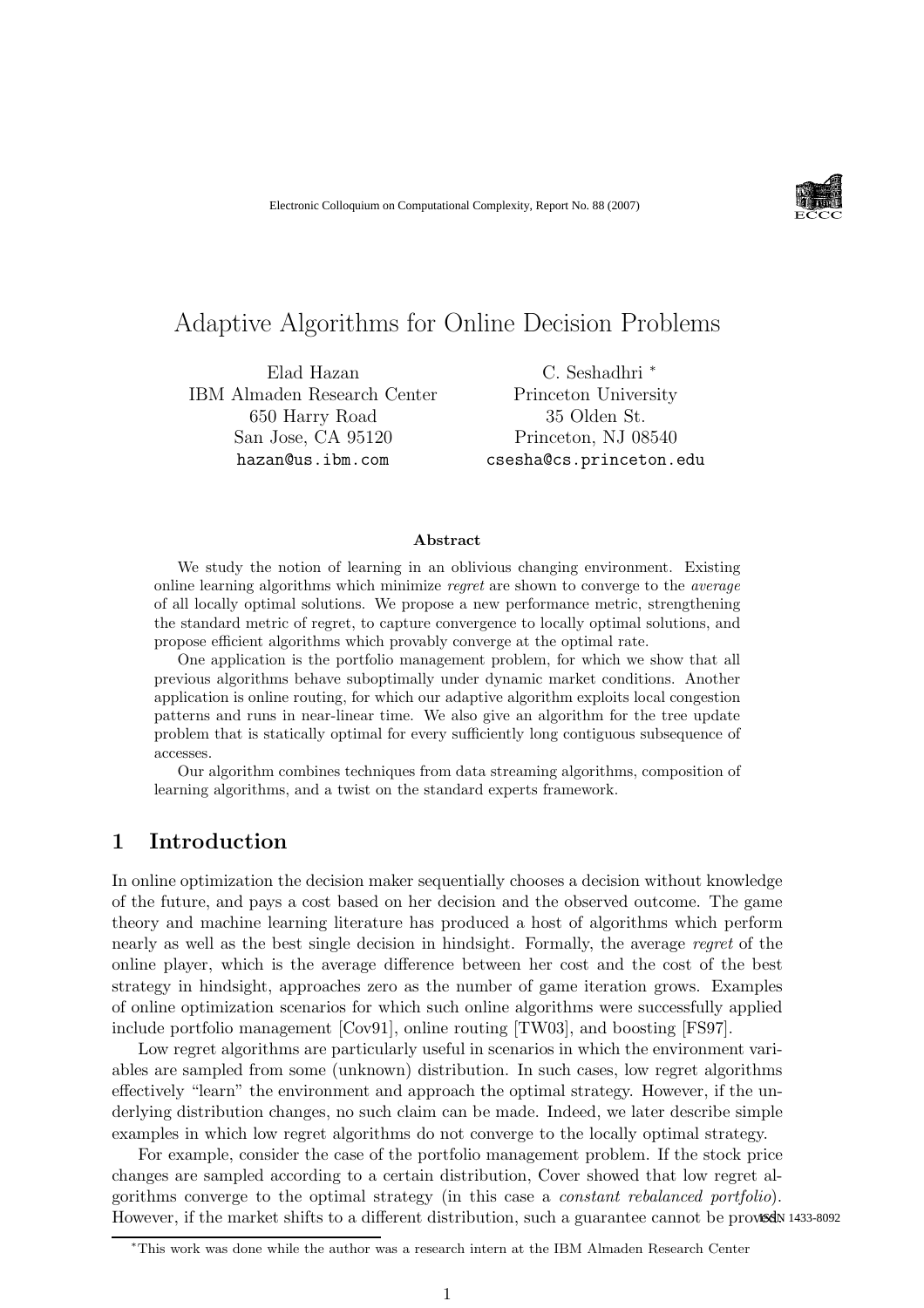Intuitively, the reason is that all low regret algorithms for portfolio management "remember" the entire market history which can be largely irrelevant if the underlying distribution changes. Similarly, in online routing we would like our algorithm to adapt to different network congestion scenarios and approach the optimum corresponding to the current congestion, rather than the long-term aggregated congestion.

In this paper we address this question of adapting to a changing environment. We argue that the correct measure of performance is Adaptive-Regret, or regret on any interval of history. If an online algorithm has low regret on every interval in history, then intuitively it will converge to the local optimum for each interval, and hence successfully track environment changes.

We give an efficient generic scheme for converting any low regret algorithm into a low Adaptive-Regret algorithm. Building on existing algorithms, we propose online optimization algorithms with nearly optimal Adaptive-Regret for portfolio management, online routing, tree updates, and more general settings. For the case of online routing, the algorithm effectively exploits the structure of the problem to allow for efficient implementation (despite the fact that there exists exponentially many paths).

Our techniques include twists on the Multiplicative Weights algorithm from the learning community as well as application of results from the data-streaming literature (as far as we know, for the first time in learning-theoretic applications).

It has come to our notice that independently in the information theory community some related work was done in [KS07b, KS07a]. The techniques used are completely different, and our setting is more general (i.e. the referenced papers do not to deal with general convex loss functions). In addition, our algorithms are more efficient.

#### 1.1 Our Results

In an online decision problem, in each round  $t = 1, 2, \dots$ , the decision maker plays a point  $x_t$  from a convex domain  $K \subseteq \mathbb{R}^n$ . A loss function  $f_t$  is presented, and the decision maker incurs a loss of  $f_t(x_t)$ . The standard performance measure is regret, which is the difference between the loss incurred by the online player using algorithm  $\mathcal A$  and the best fixed optimum in hindsight:

Regret<sub>T</sub>(
$$
\mathcal{A}
$$
) =  $\sum_{t=1}^{T} f_t(x_t) - \min_{x^* \in K} \sum_{t=1}^{T} f_t(x^*)$ 

We consider an extension of the above quantity to measure the performance of a decision maker in a changing environment:

**Definition 1.1.** The Adaptive-Regret of an online convex optimization algorithm  $\mathcal{A}$  is defined as the maximum regret it achieves over any contiguous time interval. Formally

$$
Adaptive\text{-}Regret_T(\mathcal{A}) \triangleq \sup_{I=[r,s]\subseteq[T]} \left\{ \sum_{t=r}^{s} f_t(x_t) - \min_{x^* \in K} \sum_{t=r}^{s} f_t(x^*) \right\}
$$

Obviously Adaptive-Regret is a strict generalization of regret. Intuitively, an algorithm with  $O(R)$  Adaptive-Regret converges to the locally optimal solution in each interval of length  $\Omega(R)$ . In the following sections we propose and analyze algorithms which attain Adaptive-Regret bounds for a variety of problems. These Adaptive-Regret bounds match the lower bounds for regular regret up to logarithmic factors. In addition, the most efficient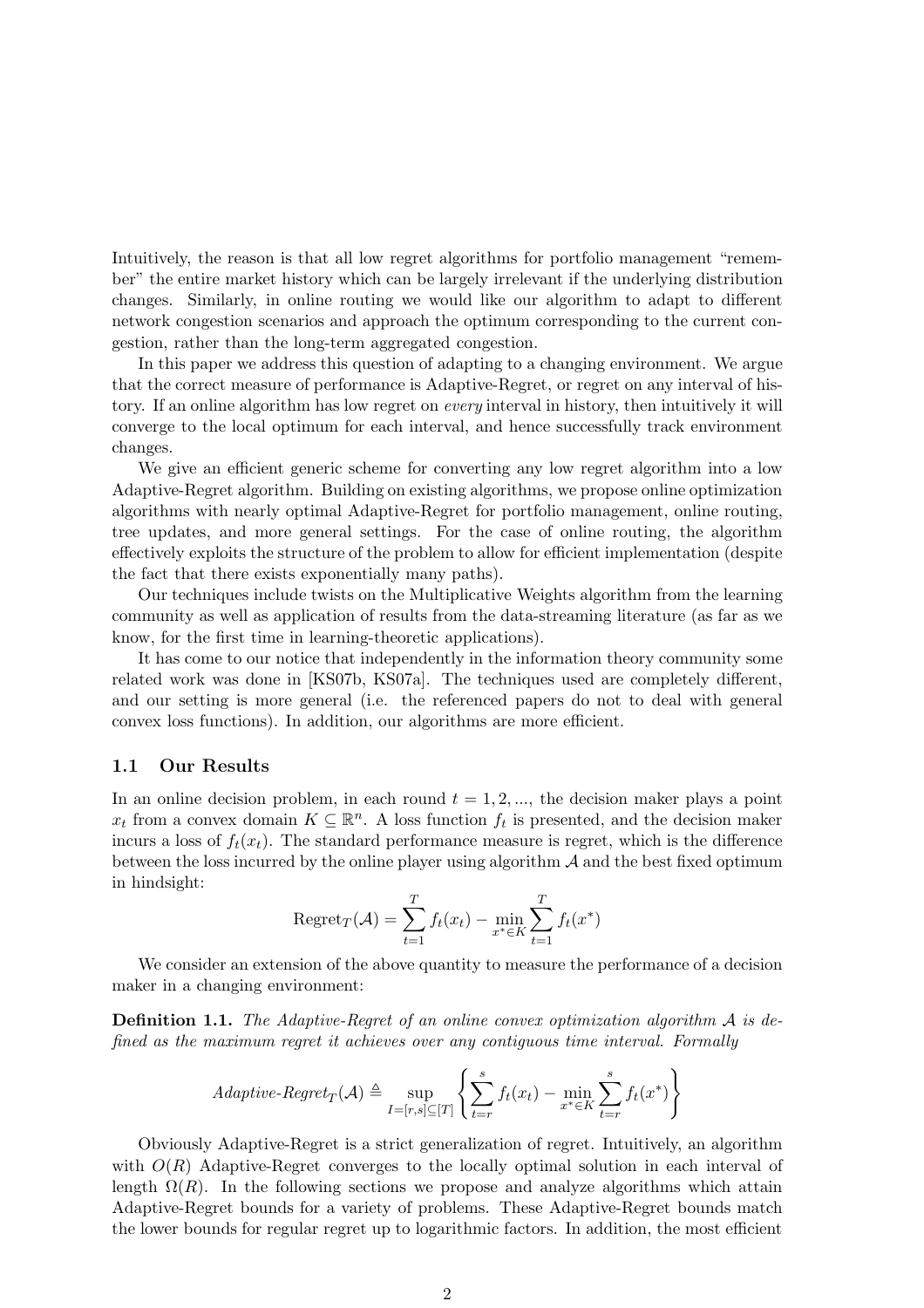version of our algorithms have only a logarithmic running time overhead over the most efficient known algorithms. We call this class of algorithms Follow-The-Leading-History (FLH). There are broadly two versions of FLH, one for exp-concave functions and one of general convex functions. For ease of notation, we will refer to them both as FLH, as the version will be clear by the context. Furthermore, FLH has an advanced implementation (called AFLH) which has slightly worse Adaptive-Regret guarantees but much better running time.

Throughout the paper the O-notation hides absolute constants.

**Theorem 1.2.** Suppose the functions  $f_1, \dots, f_T$  are  $\alpha$ -exp concave (for some constant  $\alpha$ ) and there exists an algorithm giving  $R(T)$  regret with running time V. The running time of algorithm FLH is  $O(VT)$  and Adaptive-Regret<sub>T</sub>(FLH)  $\leq R(T) + O(\frac{1}{\alpha})$  $\frac{1}{\alpha} \log T$ ). The running time of AFLH is  $O(V \log T)$  and Adaptive-Regret<sub>T</sub> $(AFLH) \leq R(T) \log T + O(\frac{1}{\alpha})$  $\frac{1}{\alpha} \log^2 T$ ).

For general convex loss functions, we get a similar theorem -

**Theorem 1.3.** Suppose the functions  $f_1, \dots, f_T$  are convex and bounded by  $f(x) \in [0, M]$ in the convex set and there exists an algorithm giving  $R(T)$  regret with running time V. The running time of algorithm FLH is  $O(VT)$  and Adaptive-Regret<sub>T</sub>(FLH)  $\leq R(T) +$  $O(M\sqrt{T\log T})$ . The running time of  $AFLH$  is  $O(V\log T)$  and Adaptive-Regret<sub>T</sub>  $(\overline{AFLH}) \le$  $R(T) \log T + O(M\sqrt{T\log^3 T}).$ 

For convex functions, we actually prove a slightly stronger statement, where we get tradeoffs between a multiplicative factor over the optimal loss and an additive error. In order to streamline the exposition, we defer the formal statement of results concerning the applications of the above theorems to section 2.

To motivate our new measure of performance, we give an example in which current algorithms behave suboptimally, and explain how low Adaptive-Regret algorithms overcome these problems.

Suboptimal behaviour of existing algorithms. Consider the online convex optimization framework, in which the decision maker chooses a point from the subset of the real line  $x_t \in [-1, 1]$ . The convex loss functions are  $f_t(x) = (x - 1)^2$  for the first  $T/2$  iterations, and  $f_t(x) = (x + 1)^2$  in the last  $T/2$  iterations. For the sake of simplicity, consider the "follow-the-leader" (FTL) algorithm which at each iteration predicts the minimum of the aggregated loss function thus far (this algorithm is known to attain  $O(\log T)$  regret for this setting [HKKA06]).

The strategy chose by this algorithm will be  $x_t = 1$  in the first  $T/2$  iterations, and then slowly shift towards  $x_t = 0$  in the last  $T/2$  iterations. Despite the fact that the total regret is  $O(\log T)$ , it is easy to see that the Adaptive-Regret is  $\Omega(T)$  in the last  $T/2$  iterations (where the optimum is obviously  $-1$ ).

Although we have considered the FTL algorithm, all known logarithmic regret algorithms (Online Newton Step, Cover's algorithm, Exponential Weighting) will behave similarly. In addition, although we described the simplest setting, the same issue arises in the portfolio management and online shortest paths problems described below.

In contrast, our algorithms which attain  $O(\log T)$  Adaptive-Regret, initially predict 1, and at  $T/2$  start shifting towards -1, and complete this shift at  $T/2 + O(\log T)$ , thus behaving locally optimal.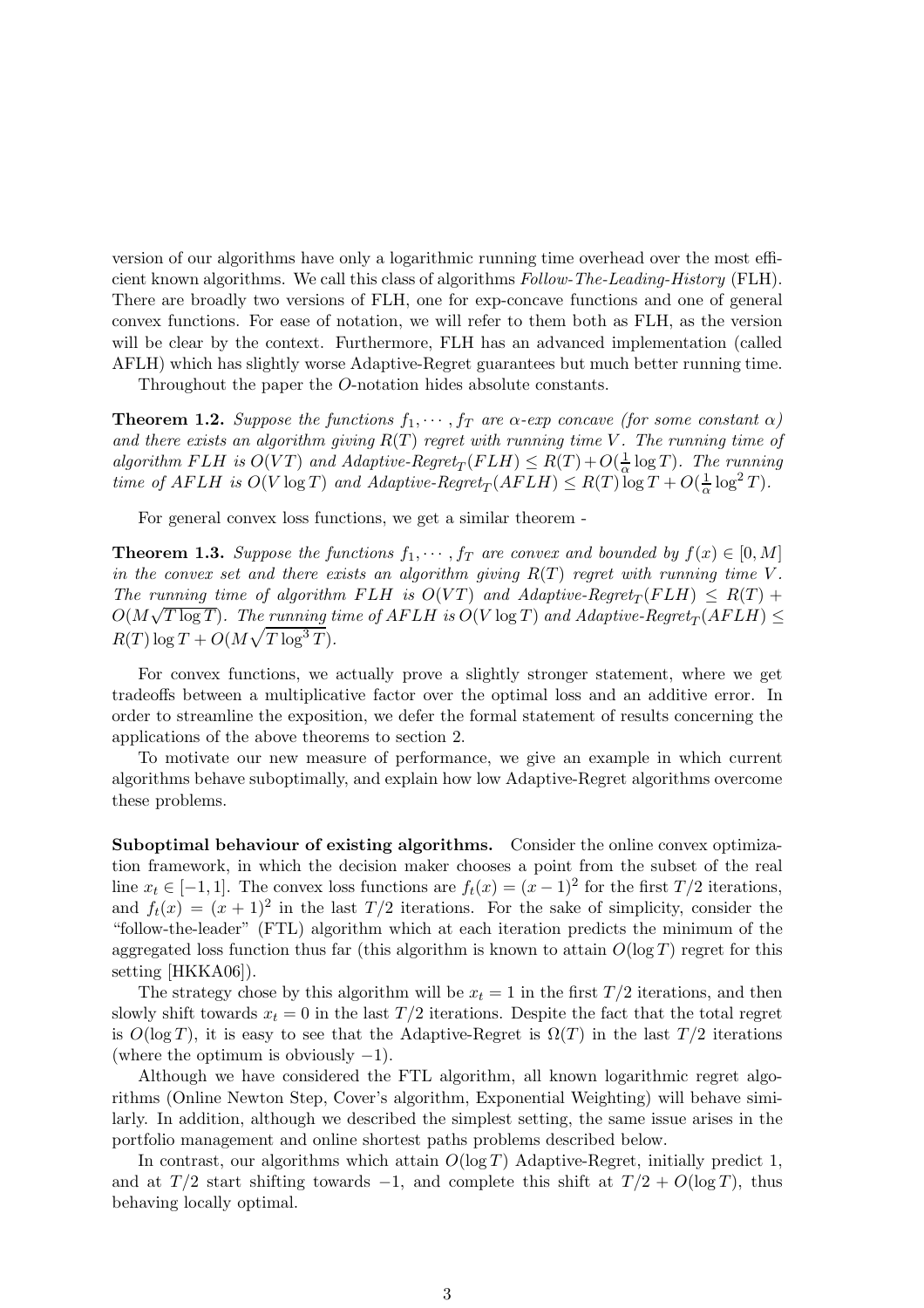#### 1.2 Relation to previous work

The most relevant previous work are the papers of Herbster and Warmuth [HW98] and Bousquet and Warmuth [BW03] on "tracking the best expert". The focus of their work was on the discrete expert setting and exp-concave loss functions. In this scenario, they proved regret bounds versus the best  $k$ -shifting expert, where the optimum in hindsight is allowed to change its value k times. Singer [Sin] looked at portfolio management, and gave an algorithm that is competitive with strategies that switch between different (single) assets.

Our setting differs from this expert setting in several respects. First, we generally consider continuous decision sets rather than discrete. Although it is possible to discretize continuous sets (i.e. the simplex for portfolio management) and apply previous algorithms, such reductions are inefficient. Presumably it might be possible to apply random walk techniques such as Kalai and Vempala [KV03], but that too would be far less efficient than the techniques presented hereby.

For the discrete problems we consider (i.e. online routing), the loss functions are typically linear rather than exp-concave as in [HW98]. Zinkevich's gradient descent algorithm [Zin03] can be shown to attain near optimal Adaptive-Regret, however it is again not clear how to do so efficiently for structured problems.

As for performance guarantees, it is easy to see that our notion of Adaptive-Regret generalizes (and is not equivalent to) regret versus the best  $k$ -shifting optimum. We also remark that the techniques we use are quite different that previous approaches. One component is inspired by [HW98] of using Multiplicative Weights to obtain Adaptive-Regret bounds for shifting experts. However, the set of experts in our setting are other algorithms rather than strategies, and its composition and size changes during the run time of the main algorithm: experts are removed and added. The second major component is a sparsification of the expert set, which relies on data streaming techniques.

#### 1.3 The Data-Streaming problem

Our efficient implementation uses an interesting twist on the standard experts scenario usually, there is a fixed set of experts which learning algorithms track. In our situation, we have a set of experts that is dynamic and keeps changing. In each round, a new expert is brought in and some experts are removed. This is done to keep the number of experts small, and allows us to design efficient learning algorithms. Based on the structure and properties of experts, this removal of experts needs to be done delicately to ensure that regret guarantees are maintained. One of the interesting aspects of this work is the use of techniques from streaming algorithms are used for learning. We describe the main streaming problem that we need to deal with. The details of the connection between this to learning will be explained later on in the paper.

This problem can be stated without any mentioning of our learning algorithm, and is of independent interest. Suppose the integers  $1, 2, \cdots$  are being "processed" in a streaming fashion. At time  $t$ , we have "read" the positive integers upto  $t$  and maintain a very small subset of them  $S_t$ . The set  $S_t$  should be well spread out in a exponential fashion (this will be explained precisely below). The sets are updated in a streaming manner - at time  $t$ , we have  $S_t$  and at  $t + 1$ , we modify  $S_t$  to get  $S_{t+1}$ . The catch is that the only integer we can add to  $S_t$  to get  $S_{t+1}$  is  $t+1$ . We are free to remove whatever we wish. If some  $i \leq t$  is not present in  $S_t$ , then it can never be in any  $S_{t'}$ , for  $t' > t$ . It is very natural to think of the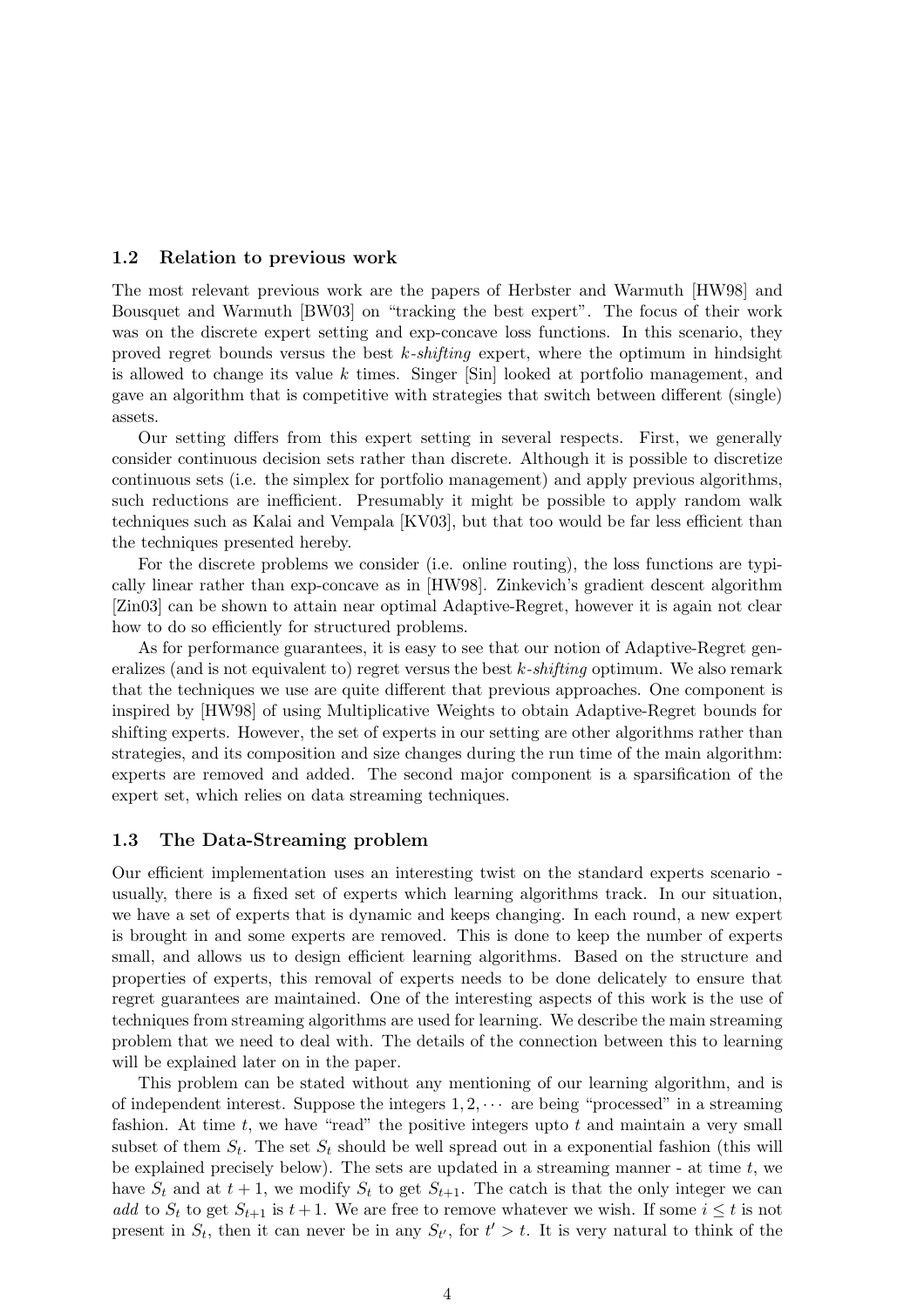integers as data objects being streamed and our aim is to maintain a short "sketch" of the data seen so far. Once we discard a data item from our sketch, it is not possible to retrieve it.

Let us now precisely describe the conditions on the sets  $S_t$ .

**Property 1.4.** 1. For every positive  $s \leq t$ ,  $[s, (s + t)/2] \cap S_t \neq \emptyset$ .

- 2. For all t,  $|S_t|$  is at most polylogarithmic in t.
- 3. For all t,  $S_{t+1} \backslash S_t = \{t+1\}.$

A randomized procedure to construct these sets in a streaming fashion is given in [GJKK]. Woodruff [Woo07] gave an elegant deterministic solution which we describe in Appendix B.

## 2 Applications

Portfolio management. In the universal portfolio management setting, an online investor iteratively distributes her wealth on a set of N assets. After committing to this distribution  $p_t$ , the market outcome is observed in a form of a *price relatives vector*  $r_t$  and the investor attains utility of  $\log(p_t \cdot r_t)$ . This formulation is a special case of the online convex optimization setting with a (negative) logarithmic loss function, which is exp-concave. In his remarkable original paper, Cover [Cov91] analyzes an algorithm called UNIVERSAL which attains

$$
Regret_T(\text{UNIVERSAL}) = \max_{p^*} \sum_{t=1}^T \log(p^* \cdot r_t) - \sum_{t=1}^T \log(p_t \cdot r_t) = O(n \log T)
$$

This was shown to be tight up to constant factors [OC98]. As in our previous example above, it is easy to construct examples in which the Adaptive-Regret of Cover's algorithm is Adaptive-Regret<sub>T</sub>(UNIVERSAL) =  $\Omega(T)$ . Using Theorem 1.2, we can prove -

Corollary 2.1. There exists an online algorithm A that for any sequence of price relative vectors  $r_1, ..., r_T$ , produces wealth distributions  $p_1, ..., p_T$  such that

$$
Adaptive\text{-}Regret_T(\mathcal{A}) = O(n \log T)
$$

Further, the running time of this algorithm is polynomial in n and T. The running time can be made polynomial in n and  $\log T$  with the guarantee Adaptive-Regret<sub>T</sub>(A) =  $O(n \log^2 T)$ 

This bound matches the optimal bound on regular regret, and essentially gives the first theoretical improvement over Cover's algorithm <sup>1</sup>.<sup>2</sup>

<sup>&</sup>lt;sup>1</sup>We note that the running time of Cover's algorithm is exponential. Kalai and Vempala [KV03] gave a polynomial time implementation, which we use for this result. Building on the Online Newton algorithm [HKKA06], we can obtain not only poly-time, but running time which depends only logarithmically on the number of iterations T, albeit introducing dependency in the gradients of the loss functions.

<sup>&</sup>lt;sup>2</sup>Our guarantee is not to be confused with Singer's "switching portfolios" [Sin]. In his paper Singer deals with switching between single assets, and not CRPs (which is stronger) as is in our case. Our approach is also more efficient.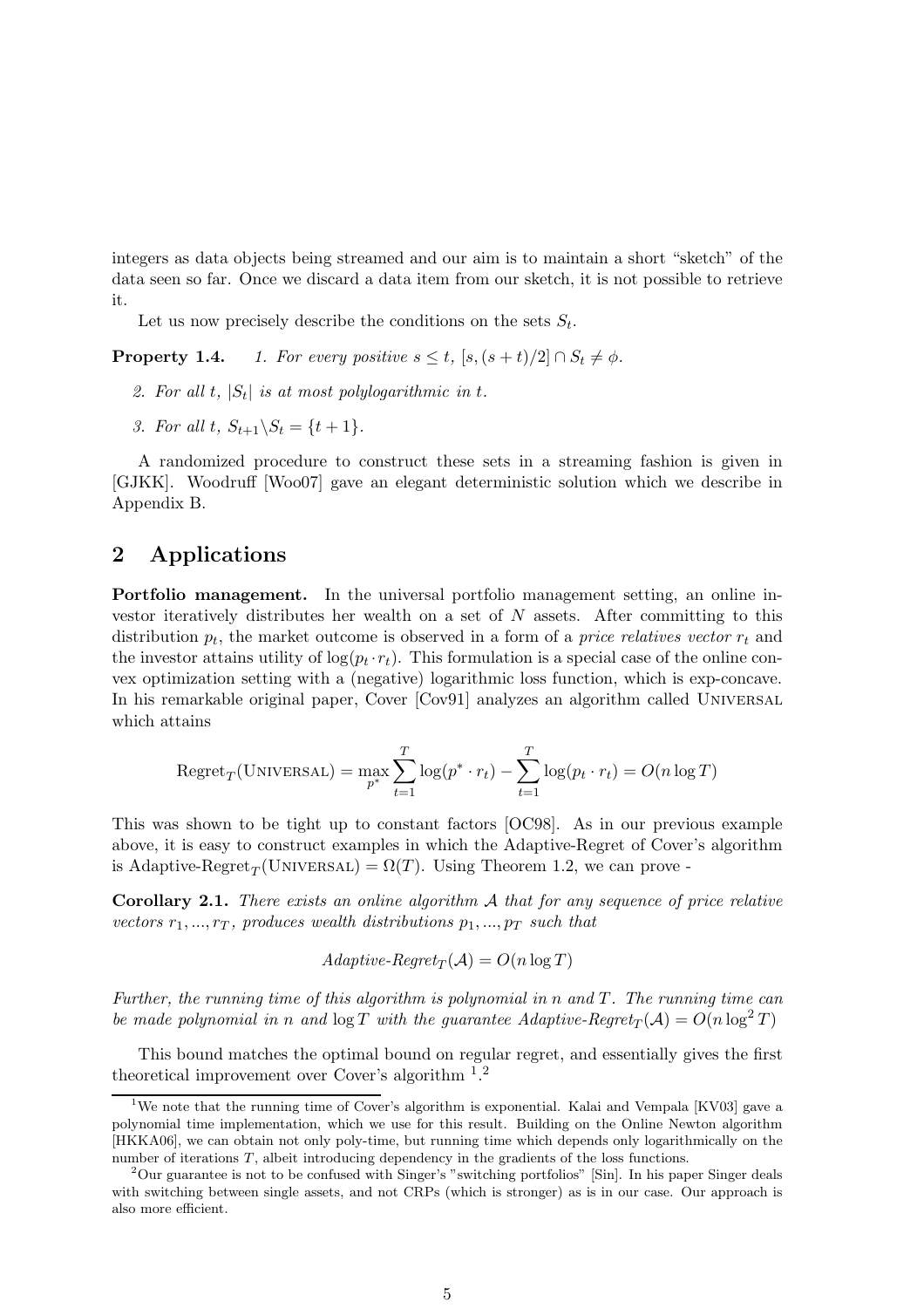Online routing and shortest paths. In the online shortest paths (OSP) problem, an online decision maker iteratively chooses a path in a weighted directed graph without knowing the weights in advance and pays a cost which is the length of her path. Let the graph have m edges, n vertices and weights in the range  $[0, 1]$ . Takimoto and Warmuth [TW03] gave a Multiplicative Weights algorithm which attains (optimal) regret of  $O(\sqrt{T})$ . Kalai and Vempala [KV05] showed how a simpler approach can give efficient algorithms for OSP and other structured graph problems. Both approaches yield the following more general guarantee:

$$
E[\text{total weight}] \le (1 + \varepsilon)(\text{best weight in hindsight}) + \frac{O(mn \log n)}{\varepsilon}
$$

Here best weight in hindsight refers to the total weight of the best single path. Both approaches suffer from the suboptimal behavior explained before, namely the online router may converge to the shortest path of the aggregated graph, which could be very different from the locally optimal path.

Based on the stronger version of Theorem 1.3, we can construct an algorithm with the following guarantee for any interval  $I \subseteq [T]$ 

E[total weight on  $I \leq (1+\varepsilon)$ (best weight in hindsight on  $I) + \frac{O(mn \log n \log T + n \log^2 T)}{\varepsilon}$ 

Taking  $\varepsilon = \frac{1}{\sqrt{T_{\text{min}}}}$  $\frac{1}{Tmn \log^2 T \log n}$  we obtain

**Corollary 2.2.** For the OSP problem, there exists an algorithm  $\mathcal A$  with running time polynomial in  $m, n, \log T$  that quarantees -

$$
Adaptive\text{-}Regret_T = O\left(\sqrt{Tmn\log^2 T\log n}\right)
$$

This algorithm attains almost optimal Adaptive-Regret. Using FTL ideas the algorithms are easily and efficiently applied to the variety of graph problems considered in [TW03, KV05].

Between static and dynamic optimality for search trees. The classic tree update problem was posed by Sleator and Tarjan in [ST85]. The online decision maker is given a sequence of access requests for items in the set  $\{1, ..., n\}$ . Her goal is to maintain a binary search tree and minimize the total lookup time and tree modification operations. This problem was looked at from an online learning perspective in [BCK03, KV05]. An algorithm is statically optimal if the total time taken by this algorithm is comparable (upto a constant) to the best tree in hindsight. Splay trees are known to be statically optimal, with a constant factor of  $3 \log_2 3$ . Kalai and Vempala [KV05] gave an efficient statically optimal tree algorithm the strong guarantee of low regret (in particular, the constant factor is basically 1). More specifically, they give a randomized algorithm such that -

E[cost of algorithm]  $\leq$  (cost of best tree)  $+ 2n\sqrt{nT}$ 

For this, they use a version of the Follow-The-Leader (FTL) which does not give the stronger guarantee of low Adaptive-Regret. We can use our techniques to give such an algorithm, that is basically statically optimal for every large enough contiguous subsequence of accesses (note that splay trees are also statically optimal for every contiguous subsequence but the constant multiplicative factor is  $3 \log_2 3$ . We design a lazy version of our algorithm with the following properties -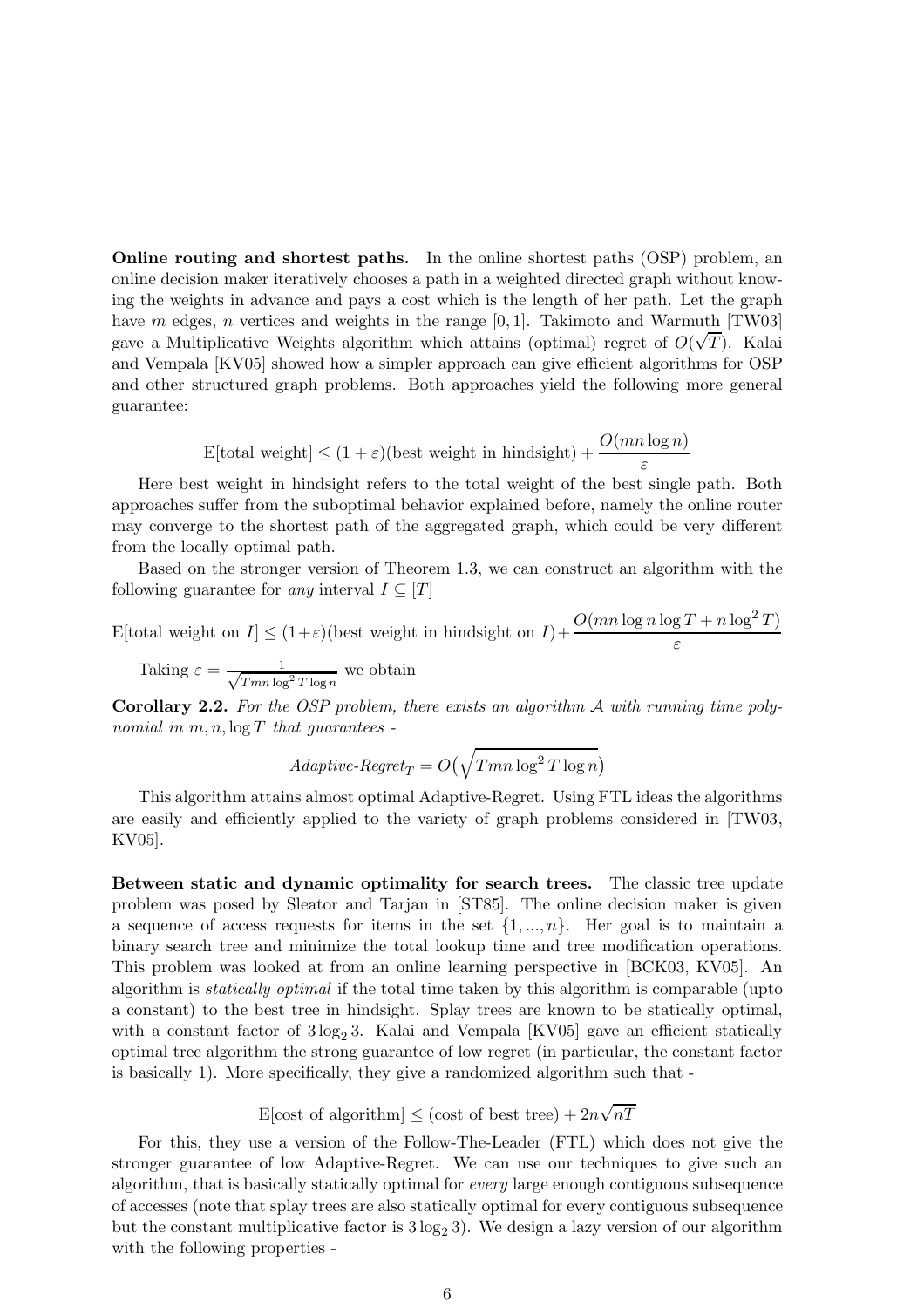**Theorem 2.3.** Suppose that for all  $x \in K$  and  $t \in [T]$ ,  $f_t(x) \in [0, M]$ . Let  $R(T)$  be an upper bound on the regret of some learning algorithm over a sequence of  $T$  functions. There exists a randomized algorithm A, such that with high probability<sup>3</sup>, for any  $\varepsilon > 0$  less than some sufficiently small constant -

- 1. Adaptive-Regret<sub>T</sub>( $A$ )  $\leq R(T) + O(\frac{M\sqrt{T \log T}}{\varepsilon})$  $\frac{\log I}{\varepsilon}$
- 2. Throughout the running time of  $\mathcal{A}, x_t \neq x_{t-1}$  at most  $\varepsilon T$  times.

We can formulate the tree update problem in the learning setting by considering a point of the domain as a tree. Since it takes  $O(n)$  time to update one tree to another (any tree can be changed to another in  $O(n)$  rotations), the total modification time is  $O(\varepsilon nT)$ . Setting  $\varepsilon = ((\log T)/T)^{1/4}$ , we get -

**Corollary 2.4.** Let  $a_1, \dots, a_T$  be accesses made. There is a randomized algorithm A for the tree update problem that for any contiguous subsequence of queries  $I = \{a_r, a_{r+1}, \cdots, a_s\},\$ gives the following guarantee with high probability -

$$
cost_I(\mathcal{A}) \leq cost_I (best\ tree\ for\ I) + O(nT^{3/4}(\log T)^{1/4} + n\sqrt{nT})
$$

Although the additive term is worse than that of [KV05], it is still significantly sublinear, and we get a very strong version of static optimality.

## 3 The basic method

In this section we discuss the basic method and apply it to exp-concave loss functions, such as the logarithmic function appearing in portfolio management, and to convex loss functions, useful for applications such as online routing. The two different families of loss functions require different techniques, and distinct Adaptive-Regret bounds are obtained.

#### 3.1 Exp-concave loss functions

First we consider  $\alpha$ -exp concave loss functions, i.e. functions  $f_t$  such that  $e^{-\alpha f_t}$  is a convex function. The basic algorithm, which we refer to as  $Follow-the-Leding-History$  (FLH), is detailed in the figure below. The basic idea is to use many online algorithms, each attaining good regret for a different segment in history, and choose the best one using expert-tracking algorithms. The experts are themselves algorithms, each starting to predict from a different point in history. The meta-algorithm used to track the best expert is inspired by the Herbster-Warmuth algorithm [HW98]. However, our set of experts continuously changes, as more algorithms are considered. This is further complicated in the next section when some experts are also removed.

We henceforth prove the following theorem, which shows the strong Adaptive-Regret guarantees of FTHL -

**Theorem 3.1.** Suppose that algorithms  $\{E^r\}$  attain regret of  $R(T)$  over any interval of length T, and have running time V. Then the running time of algorithm FLH is  $O(VT)$ and Adaptive-Regret<sub>T</sub> $(FLH) = R(T) + O(\frac{1}{\alpha})$  $\frac{1}{\alpha} \log T$ ).

This theorem immediately follows from the following stronger performance guarantee:

<sup>&</sup>lt;sup>3</sup>the probability of error is  $\lt T^{-2}$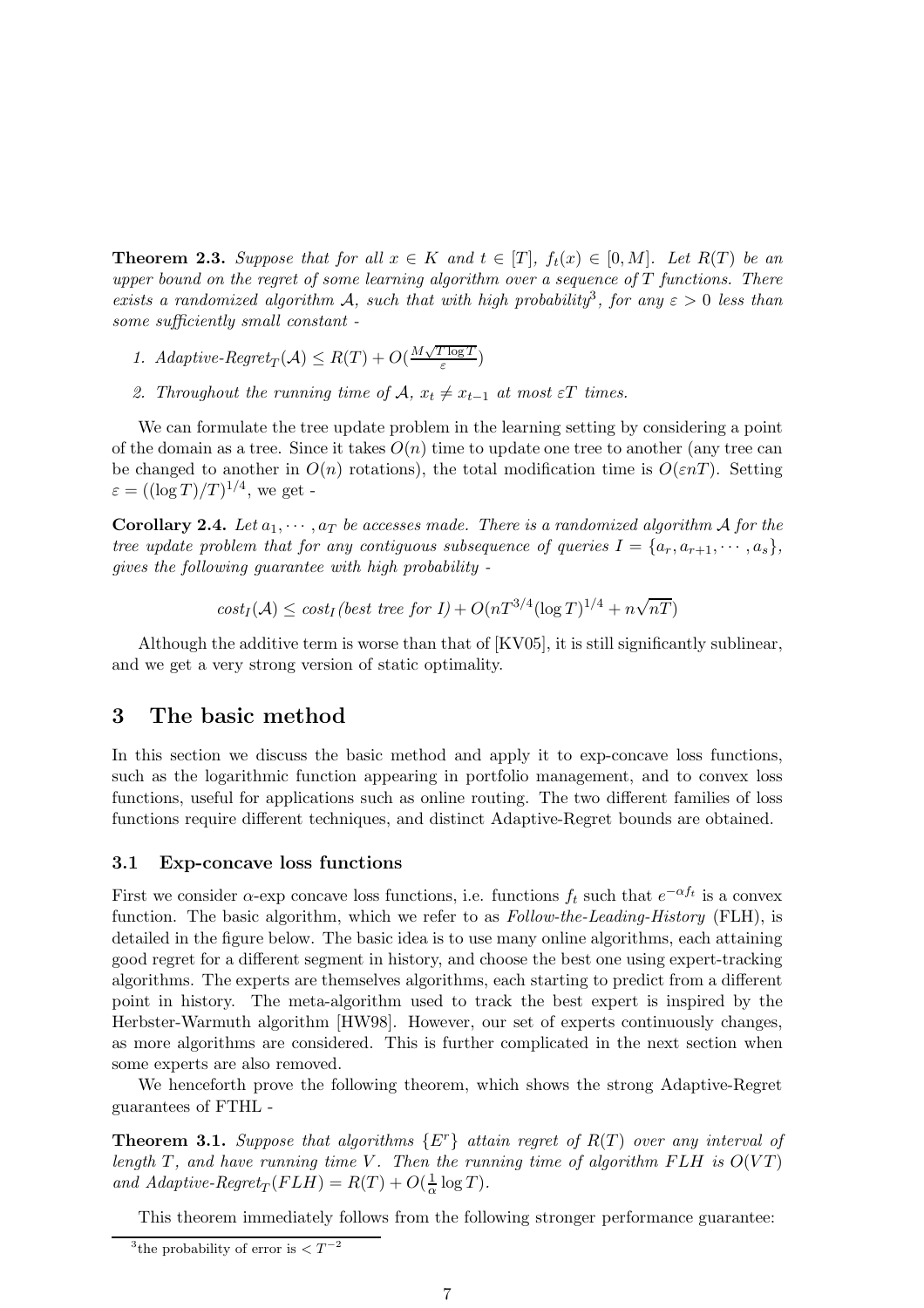## Follow-the-Leading-History

- 1. Let  $E^1, ..., E^T$  be online convex optimization algorithms.
- 2. For each  $t, v_t = (v_t^1, ..., v_t^t)$  is a probability vector in  $\mathbb{R}^t$ . Initialize  $v_1^1 = 1$ .
- 3. In round t, set  $\forall j \leq t$ ,  $x_t^j \leftarrow E^j(f_{t-1})$  (the prediction of the j'th algorithm). play  $x_t = \sum_{j=1}^t v_t^{(j)} x_t^{(j)}$  $t^{(J)}$ .
- 4. After receiving  $f_t$ , set  $\hat{v}_{t+1}^{(t+1)} = 0$  and perform update for  $1 \leq i \leq t$ .

$$
\hat{v}_{t+1}^{(i)} = \frac{v_t^{(i)} e^{-\alpha f_t(x_t^{(i)})}}{\sum_{j=1}^t v_t^{(j)} e^{-\alpha f_t(x_t^{(j)})}}
$$

5. Addition step - Set  $v_{t+1}^{(t+1)}$  to  $1/(t+1)$  and for  $i \neq t+1$  -

$$
v_{t+1}^{(i)} = (1 - (t+1)^{-1})\hat{v}_{t+1}^{(i)}
$$

**Theorem 3.2.** For any interval  $I = [r, s]$  in time, the algorithm FLH gives  $O(\alpha^{-1}(\ln r +$  $\ln |I|$ ) regret with respect to the best optimum in hindsight for I.

By assumption expert  $E^r$  gives  $R(|I|)$  regret in the interval I (henceforth, the time interval I will always be  $[r, s]$ . We will show that FLH will be competitive with expert  $E^r$ in I. To prove Theorem 3.2, it suffices to prove the following lemma.

**Lemma 3.3.** For any  $I = [r, s]$ , the regret incurred by FLH in I with respect to expert  $E^r$ is at most  $\frac{2}{\alpha}(\ln r + \ln |I|)$ .

We first prove the following lemma, which gives bounds on the regret in any round.

**Lemma 3.4.** 1. For 
$$
i < t
$$
,  $f_t(x_t) - f_t(x_t^{(i)}) \leq \alpha^{-1} (\ln \hat{v}_{t+1}^{(i)} - \ln \hat{v}_t^{(i)} + 2/t)$ 

2. 
$$
f_t(x_t) - f_t(x_t^{(t)}) \leq \alpha^{-1} (\ln \hat{v}_{t+1}^{(t)} + \ln t)
$$

*Proof.* Using the  $\alpha$ -exp concavity of  $f_t$  -

$$
e^{-\alpha f_t(x_t)} = e^{-\alpha f_t(\sum_{j=1}^t v_t^{(j)} x_t^{(j)})} \ge \sum_{j=1}^t v_t^{(j)} e^{-\alpha f_t(x_t^{(j)})}
$$

Taking logarithm,

$$
f_t(x_t) \le -\alpha^{-1} \ln \sum_{j=1}^t v_t^{(j)} e^{-\alpha f_t(x_t^{(j)})}
$$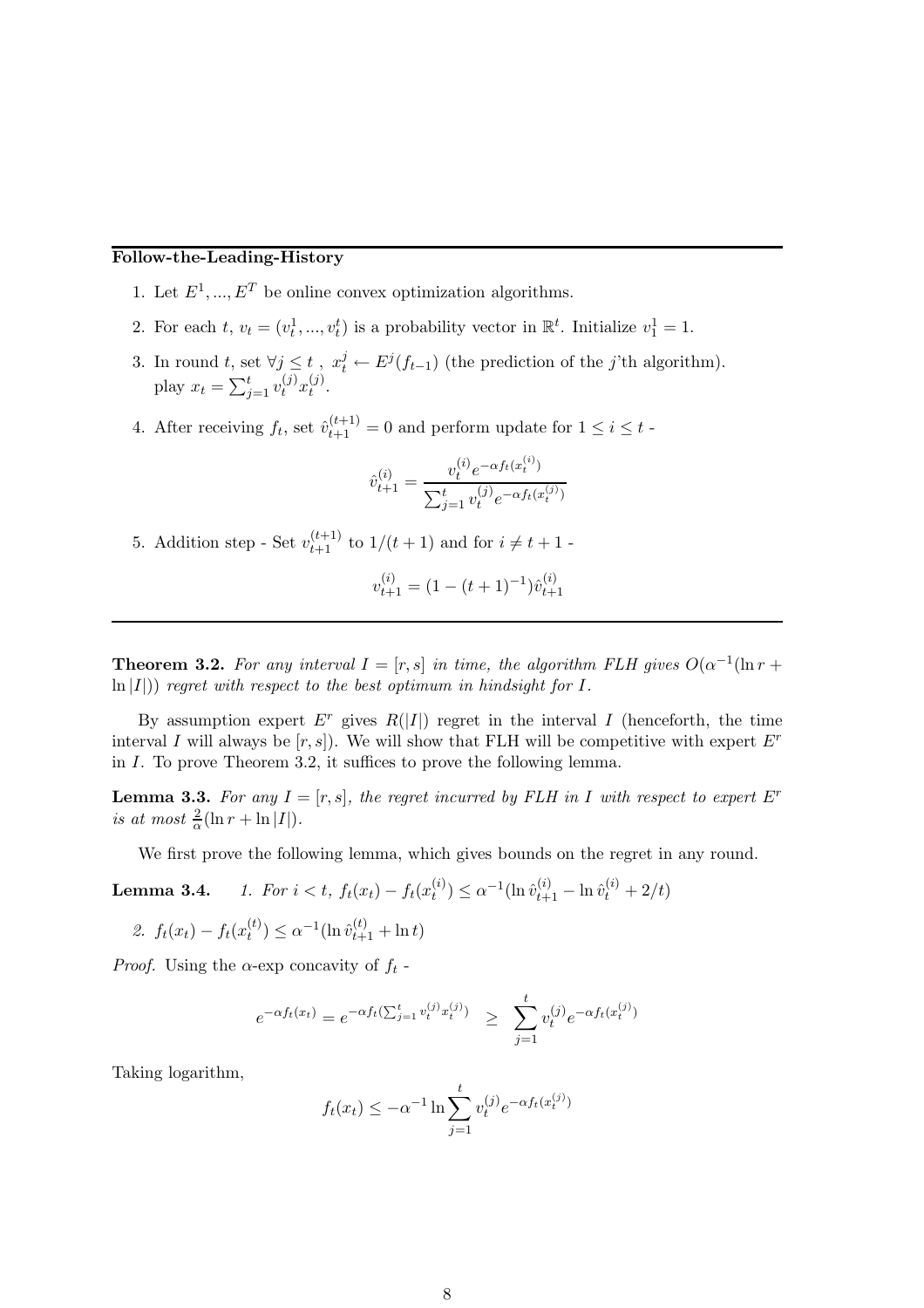Hence,

$$
f_t(x_t) - f_t(x_t^{(i)}) \leq \alpha^{-1} (\ln e^{-\alpha f_t(x_t^{(i)})} - \ln \sum_{j=1}^t v_t^{(j)} e^{-\alpha f_t(x_t^{(j)})})
$$
  
\n
$$
= \alpha^{-1} \ln \frac{e^{-\alpha f_t(x_t^{(i)})}}{\sum_{j=1}^t v_t^{(j)} e^{-\alpha f_t(x_t^{(j)})}}
$$
  
\n
$$
= \alpha^{-1} \ln \left( \frac{1}{v_t^{(i)}} \cdot \frac{v_t^{(i)} e^{-\alpha f_t(x_t^{(i)})}}{\sum_{j=1}^t v_t^{(j)} e^{-\alpha f_t(x_t^{(j)})}} \right)
$$
  
\n
$$
= \alpha^{-1} \ln \frac{\hat{v}_{t+1}^{(i)}}{v_t^{(i)}} \tag{1}
$$

 $\Box$ 

The lemma is now obtained using the bounds of Claim 3.5 below.

# **Claim 3.5.** 1. For  $i < t$ ,  $\ln v_t^{(i)} \ge \ln \hat{v}_t^{(i)} - 2/t$

2.  $\ln v_t^{(t)} \geq -\ln t$ 

*Proof.* By definition, for  $i < t$ ,  $v_t^{(i)} = (1 - 1/t)\hat{v}_t^{(i)}$  $t_t^{(i)}$ . Also,  $v_t^{(t)} = 1/t$ . Taking the natural log of both these inequalities completes the proof.

We are now ready to prove Lemma 3.3. It will just involve summing up the regret incurred in each round, using Lemma 3.4. The main idea is the use the first bound for the first round of I and then use the second bound for the remaining rounds.

*Proof.* (Lemma 3.3) We are looking at regret in  $I$  with respect to an expert  $E^r$ .

$$
\sum_{t=r}^{s} (f_t(x_t) - f_t(x_t^{(r)})) = (f_r(x_r) - f_r(x_r^{(r)})) + \sum_{t=r+1}^{s} (f_t(x_t) - f_t(x_t^{(r)}))
$$
\n
$$
\leq \alpha^{-1} (\ln \hat{v}_{r+1}^{(r)} + \ln r + \sum_{t=r+1}^{s} (\ln \hat{v}_{t+1}^{(r)} - \ln \hat{v}_t^{(r)} + 2/t))
$$
\n
$$
= \alpha^{-1} (\ln r + \ln \hat{v}_{s+1}^{(r)} + \sum_{t=r+1}^{s} 2/t)
$$

Since  $\hat{v}_{s+1}^{(r)} \leq 1$ ,  $\ln \hat{v}_{s+1}^{(r)} \leq 0$ . This implies that the regret is bounded by  $2\alpha^{-1}(\ln r +$  $\Box$  $\ln |I|$ ).

#### 3.2 General convex loss functions

Here, we explore the case of general convex loss functions. For the sake of simplicity assume that the loss functions  $f_t$  are bounded in the domain by  $f_t(x) \in [0, M]$ . Note that we cannot expect to obtain logarithmic Adaptive-Regret, as even standard regret is known to be lower bounded by  $\Omega(\sqrt{T})$ . Instead, we derive relative loss bounds, or competitive ratio bounds, and as a special case obtain  $O(\sqrt{T} \log T)$  Adaptive-Regret bounds.

We employ the same algorithm as before, and choose our experts accordingly. There is a slight difference, because instead of taking a convex combination of the experts' predictions,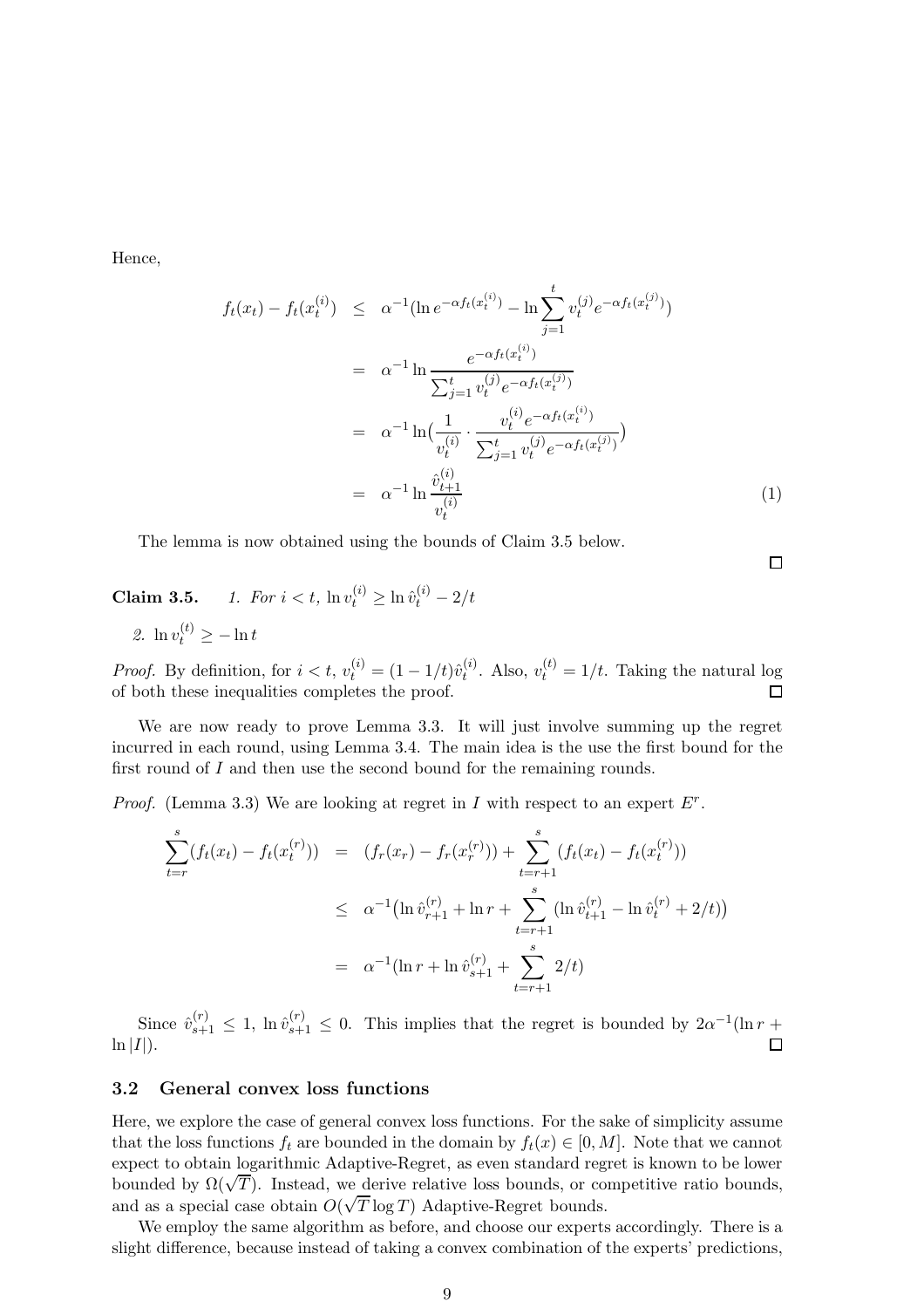we choose experts according to the probability vector  $v_t$ . Expert  $E^i$  is chosen (in round t) with probability  $v_t^{(i)}$  $\stackrel{(i)}{t}$ .

Our experts will be any algorithm  $A$  that attains low regret (i.e. the Multiplicative Weights algorithm, Perturbed Follow the Leader). The FLH version for convex functions is almost the same, with a slight change to the multiplicative update rule.

After receiving  $f_t$ , perform update for  $1 \leq i \leq t$ .

$$
\hat{v}_{t+1}^{(i)} = \frac{v_t^{(i)} e^{-\eta_t f_t(x_t^{(i)})}}{\sum_{j=1}^t v_t^{(j)} e^{-\eta_t f_t(x_t^{(j)})}}
$$

The learning rate  $\eta_t$  will be set according to the bounds we want for strong competitiveness. The main theorem of this section is -

**Theorem 3.6.** If each expert is implemented by a learning algorithm quaranteeing  $R(T)$ regret (for T rounds), then the FLH algorithm has  $Adaptive\text{-}Regret_T(FLH) \ \leq \ R(T) +$  $O(M\sqrt{T}\log T)$ .

This theorem immediately follows for the next lemma (proven in appendix).

**Lemma 3.7.** Let  $0 < \alpha < \frac{1}{4}$ . For any interval  $I = [r, s]$ , if expert  $E^r$  incurs loss L **Definite 3.1.** Let  $0 < \alpha < \frac{1}{4}$ . For any interval  $I = [t, s]$ , if expert  $E$  incurs loss  $E$  on  $I$ , then by setting  $\eta_t = -M^{-1} \log(1-\alpha)$ , the loss incurred by FLH on  $I$  is at most  $(1+\alpha)L + M\alpha^{-1}\ln s.$ 

## 4 Efficient implementation

Our aim now is to implement the above algorithms efficiently and using little space. At time t, the present implementation of FLH stores all the experts  $E^1, \dots, E^t$  and has to compute weights for all of them. Let  $V$  denote an upper bound on the running time of each expert (for one round). The time taken is at least  $O(Vt)$ . It is natural to ask whether all these experts are necessary, since experts that are close to each other (starting from very close time steps) will make similar predictions. Is there a way to sparsify the set of experts and still maintain our strong regret bounds? We address this question, using techniques from streaming algorithms.

The implementation will not depend on whether we deal with exp-concave or general convex functions.

**Theorem 4.1.** Consider the standard implementation of FLH and suppose it provides  $R(T)$ regret for T rounds. Then AFLH that has expected  $O(V \log T)$  running time (for every round) and has an expected regret of  $O(R(T) \log T)$ .

For general convex functions, it is often the case that some learning algorithm  $A$  has a stronger guarantees than sublinear regret. Given the functions  $f_1, \dots, f_T$ , let  $OPT$  denote the loss of the optimal point in hindsight and  $\cos(A)$  be the loss of A. Then, for sufficiently small  $\varepsilon$  -

$$
loss(\mathcal{A}) \le (1+\varepsilon)OPT + \varepsilon^{-1}c(T)
$$

For such a situation, we can also prove a version of Theorem 4.1 giving similar tradeoffs. The proof of this is basically the same as that of Theorem 4.1.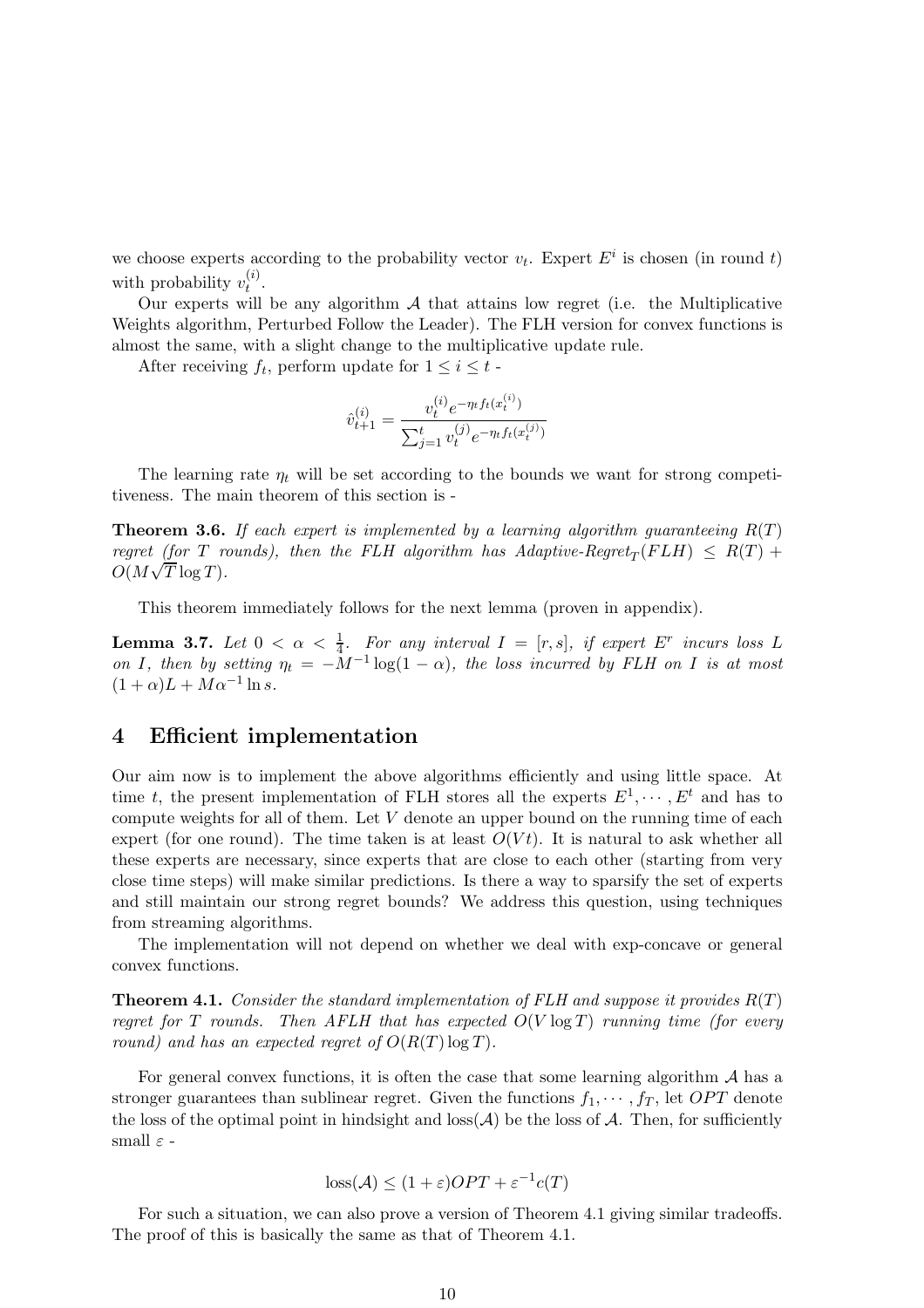**Theorem 4.2.** Suppose there exists algorithm  $\mathcal A$  with running time of  $V$  per round such that  $loss(\mathcal{A}) \leq (1+\varepsilon)OPT + \varepsilon^{-1}c(T)$  for any sufficiently small  $\varepsilon$ . Consider the implementation of FLH (using  $A$  as experts) and let loss<sub>I</sub> (FLH) be the loss of FLH (using  $A$  as experts) on time interval  $I = [r, s]$ . Suppose  $loss_I(FLH) \leq (1 + \varepsilon)loss_I(E^r) + \varepsilon^{-1}d(T)$ . The loss of algorithm  $AFLH$  in I is bounded by  $-$ 

$$
loss_I(AFLH) \le (1+\varepsilon)OPT(I) + O\left(\frac{\log T}{\varepsilon}(c(T) + d(T))\right)
$$

The running time of AFLH is  $O(V \log T)$ .

We show that it suffices to store only  $O(\log t)$  experts at time t. At time t, there is a working set  $S_t$  of experts. In the old implementation of FLH, this set can be thought of to contain  $E^1, \dots, E^t$ . For the next round, a new expert  $E^{t+1}$  was added to get  $S_{t+1}$ . To decrease the sizes of these sets, the efficient implementation will also remove some experts. Once an expert is removed, it is never used again (it cannot be added again to the working set). The algorithm will perform the multiplicative update and mixing step only on the working set of experts. The working set of experts has a very dynamic behaviour, and we will ensure that it has small size. On the other hand, it will have enough experts to allow us to get low regret.

The algorithm AFLH works exactly the same as standard FLH, with the added *pruning* step. This is the step where certain experts are removed to update the new working set  $S_{t+1}$  for round  $t+1$ . We remind the reader of the properties of  $S_t \subseteq [1,n]$  required -

- 1. For every positive  $s \leq t$ ,  $[s, (s + t)/2] \cap S_t \neq \emptyset$ .
- 2. For all  $t$ ,  $|S_t|$  is at most polylogarithmic in  $t$ .
- 3. For all t,  $S_{t+1} \backslash S_t = \{t+1\}.$

There is a randomized construction for these sets given by [GJKK]. This is achieved by throwing away each expert in  $S_t$  with a carefully chosen probability. Woodruff [Woo07] gave an elegant deterministic construction where the size of  $S_t = O(\log t)$ . We explain this in the appendix, and for the sake of clarity, do not give details in the algorithm description.

#### Advanced Follow-The-Leading-History

At round t, there is a set  $S_t$  of experts. Abusing notation,  $S_t$  will also denote the set of indices of the experts. At  $t = 1$ ,  $S_t = \{1\}$ .

- 1. In round t, play  $x_t = \sum_{j \in S_t} v_t^{(j)} x_t^{(j)}$  $t_t^{(j)}$  (or choose expert  $E^j$  with probability  $v_t^{(j)}$  $\binom{J}{t}$ .
- 2. Perform multiplicative update and addition to get vector  $\overline{v}_{t+1}$ .
- 3. Pruning step Update  $S_t$  by removing some experts and adding  $t + 1$  to get  $S_{t+1}$ .
- 4. For all  $i \in S_{t+1}$ .

$$
v_{t+1}^{(i)} = \frac{\overline{v}_{t+1}^{(i)}}{\sum_{i \in S_{t+1}} \overline{v}_{t+1}^{(i)}}
$$

The vector  $v_{t+1}$  (restricted to the experts in  $S_{t+1}$ ) is a valid probability vector.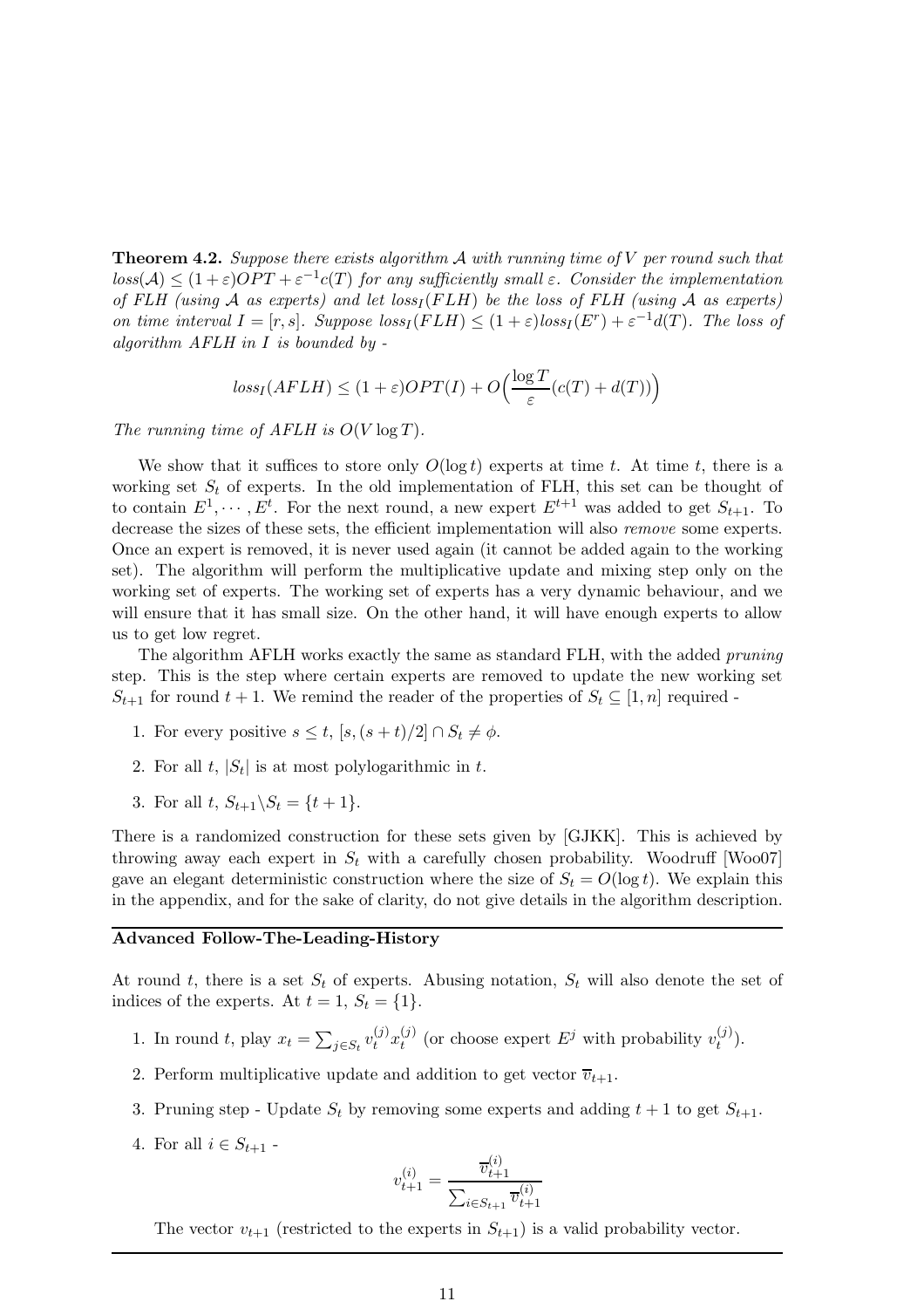Now, when we wish to compute the regret incurred in a given interval, we can only compete with an expert that is present in working set throughout the interval. In such a situation, we get the same regret bounds as before. Our first step is to reprove Claim 3.5 in the new setting. We restate the claim for convenience.

**Claim 4.3.** For any  $i \in S_t$ , the following are true -

- 1. For  $i < t$ ,  $\ln v_t^{(i)} \ge \ln \hat{v}_t^{(i)} 2/t$
- 2.  $\ln v_t^{(t)} \ge -2 \ln t$

*Proof.* The claim is certainly true for  $\overline{v}_t^{(i)}$  $t_i^{(i)}$ . We note that  $v_t^{(i)} \geq \overline{v}_t^{(i)}$  $t_i^{(i)}$  since  $\sum_{i \in S_t} \overline{v}_t^{(i)} \leq 1$ .

The proof for the following lemma would be exactly the same of the proofs for Lemmas 3.3 and 3.7.

**Lemma 4.4.** Consider some time interval  $I = [r, s]$ . Suppose that E<sup>r</sup> was in the working set  $S_t$ , for all  $t \in I$ . Then the regret incurred in I is at most  $R(T)$ .

Finally, we reach the main proof of this section. Given the properties of  $S_t$ , we can show that in any interval the regret incurred is small.

**Lemma 4.5.** For interval I, the regret incurred by the AFLH for any interval I is at most  $(R(T) + 1)(\log_2 |I| + 1).$ 

*Proof.* Let  $|I| \in [2^k, 2^{k+1})$ . We will prove by induction on k.

**base case:** For  $k = 1$  the regret is bounded by  $f_t(x_t) \leq R(T) \leq (R(T) + 1)(\log_2 |I| + 1)$ . **induction step:** By the properties of the  $S_t$ 's, there is an expert  $E^i$  in the pool such that  $i \in [r, (r + s)/2]$ . This expert  $E^i$  entered the pool at time i and stayed throughout [i, s]. By Lemma 4.4, the algorithm incurs regret at most  $R(T)$  in [i, s].

The interval  $[r, i-1]$  has size in  $[2^{k-1}, 2^k)$ , and by induction the algorithm has regret of  $\Box$  $(R(T) + 1)k$  on [s, i]. This gives a total of  $(R(T) + 1)(k + 1)$  regret on I.

The running time of AFLH is bounded by  $|S_t|V$ . Since  $|S_t| = O(\log t)$ , we can bound the running time by  $O(V \log T)$ . This fact, together with Lemma 4.5, complete the proof of Theorem 4.1.

## References

| [BCK03] | A. Blum, S. Chawla, and A. Kalai. Static optimality and dynamic search opti-<br>mality in lists and trees. $Algorithmica$ , 36(3), 2003.                                                                       |
|---------|----------------------------------------------------------------------------------------------------------------------------------------------------------------------------------------------------------------|
| [BW03]  | Olivier Bousquet and Manfred K. Warmuth. Tracking a small set of experts by<br>mixing past posteriors. J. Mach. Learn. Res., 3:363-396, 2003.                                                                  |
| [CBL06] | Nicolò Cesa-Bianchi and Gábor Lugosi. Prediction, Learning, and Games. Cam-<br>bridge University Press, 2006.                                                                                                  |
| [Cov91] | T. Cover. Universal portfolios. <i>Math. Finance</i> , 1:1-19, 1991.                                                                                                                                           |
| [FS97]  | Yoav Freund and R. E. Schapire. A decision-theoretic generalization of on-<br>line learning and an application to boosting. Journal of Computer and System<br><i>Sciences</i> , $55(1):119-139$ , August 1997. |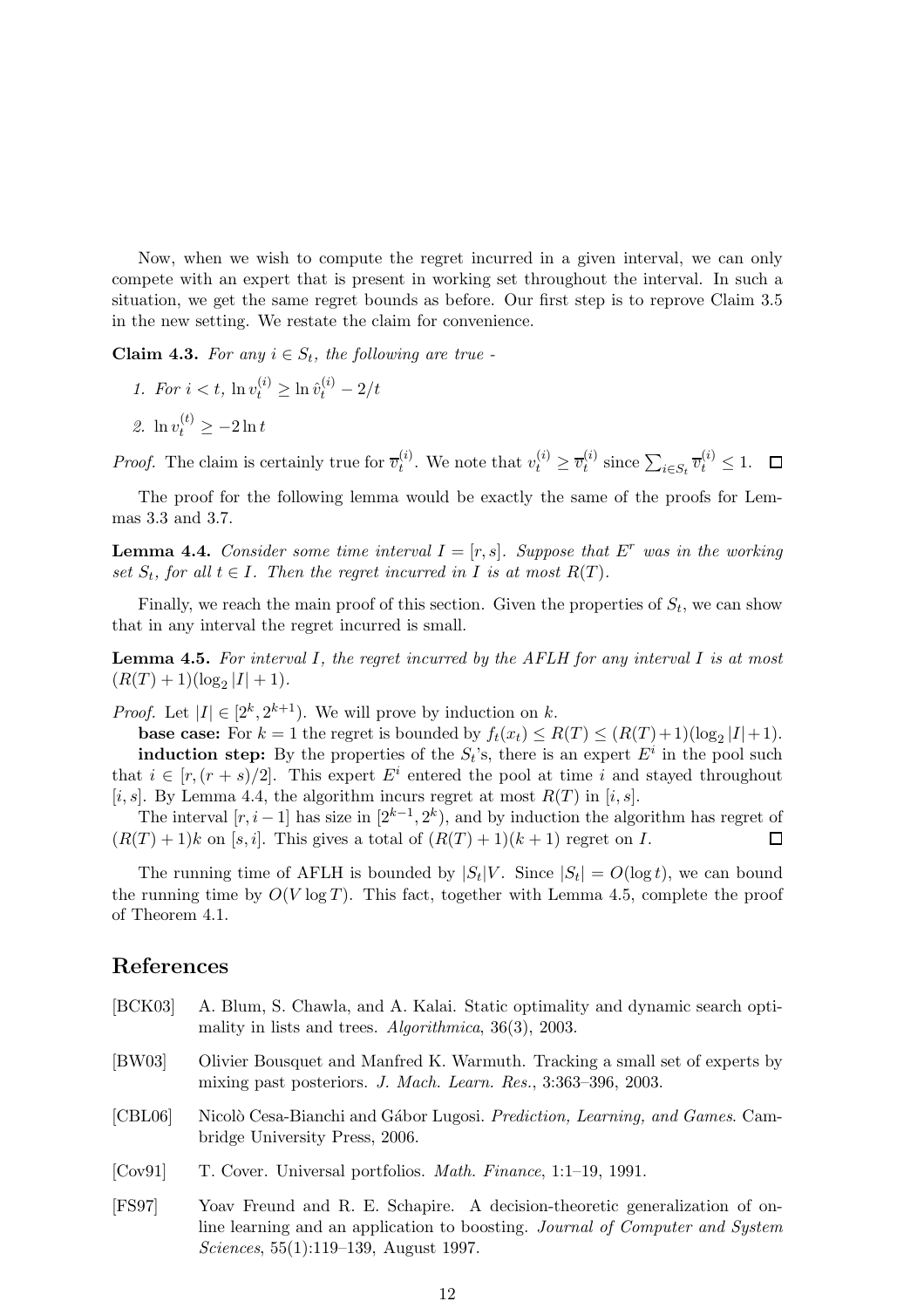- [GJKK] P. Gopalan, T.S. Jayram, R. Krauthgamer, and R. Kumar. Estimating the sortedness of a data stream. In SODA 2007.
- [HKKA06] Elad Hazan, Adam Kalai, Satyen Kale, and Amit Agarwal. Logarithmic regret algorithms for online convex optimization. In COLT, pages 499–513, 2006.
- [HW98] Mark Herbster and Manfred K. Warmuth. Tracking the best expert. Mach. Learn., 32(2):151–178, 1998.
- [KS07a] S.S. Kozat and A.C. Singer. Universal constant rebalanced portfolios with switching. In tech report, 2007.
- [KS07b] S.S. Kozat and A.C. Singer. Universal piecewise constant and least squares prediction. In tech report, 2007.
- [KV03] Adam Kalai and Santosh Vempala. Efficient algorithms for universal portfolios. J. Mach. Learn. Res., 3:423–440, 2003.
- [KV05] Adam Kalai and Santosh Vempala. Efficient algorithms for online decision problems. Journal of Computer and System Sciences, 71(3):291–307, 2005.
- [OC98] Erik Ordentlich and Thomas M. Cover. The cost of achieving the best portfolio in hindsight. Mathematics of Operations Research, 23(4):960–982, 1998.
- [Sin] Yoram Singer. Switching portfolios. pages 488–495.
- [ST85] D. Sleator and R. Tarjan. Self-adjusting binary search trees. J. ACM, 32, 1985.
- [TW03] Eiji Takimoto and Manfred K. Warmuth. Path kernels and multiplicative updates. J. Mach. Learn. Res., 4:773–818, 2003.
- [Woo07] David Woodruff. personal communications. 2007.
- [Zin03] Martin Zinkevich. Online convex programming and generalized infinitesimal gradient ascent. In Proceedings of the Twentieth International Conference (ICML), pages 928–936, 2003.

## A Appendix

#### A.1 General convex loss functions

We give a proof for Lemma 3.7. Analogous to Lemma 3.4, the following gives bounds on the regret incurred in any round.

**Lemma A.1.** Suppose that  $\forall x \in K$  the value  $f_t(x)$  is always positive and bounded by constant M.

1. For  $i < t$  -

$$
f_t(x_t) \le \frac{M(\ln \hat{v}_{t+1}^{(i)} - \ln \hat{v}_t^{(i)} + 2/t) + \eta_t M f_t(x_t^{(i)})}{1 - e^{-\eta_t M}}
$$

2.

$$
f_t(x_t) \le \frac{M(\ln \hat{v}_{t+1}^{(t)} + 2 \ln t) + \eta_t M f_t(x_t^{(t)})}{1 - e^{-\eta_t M}}
$$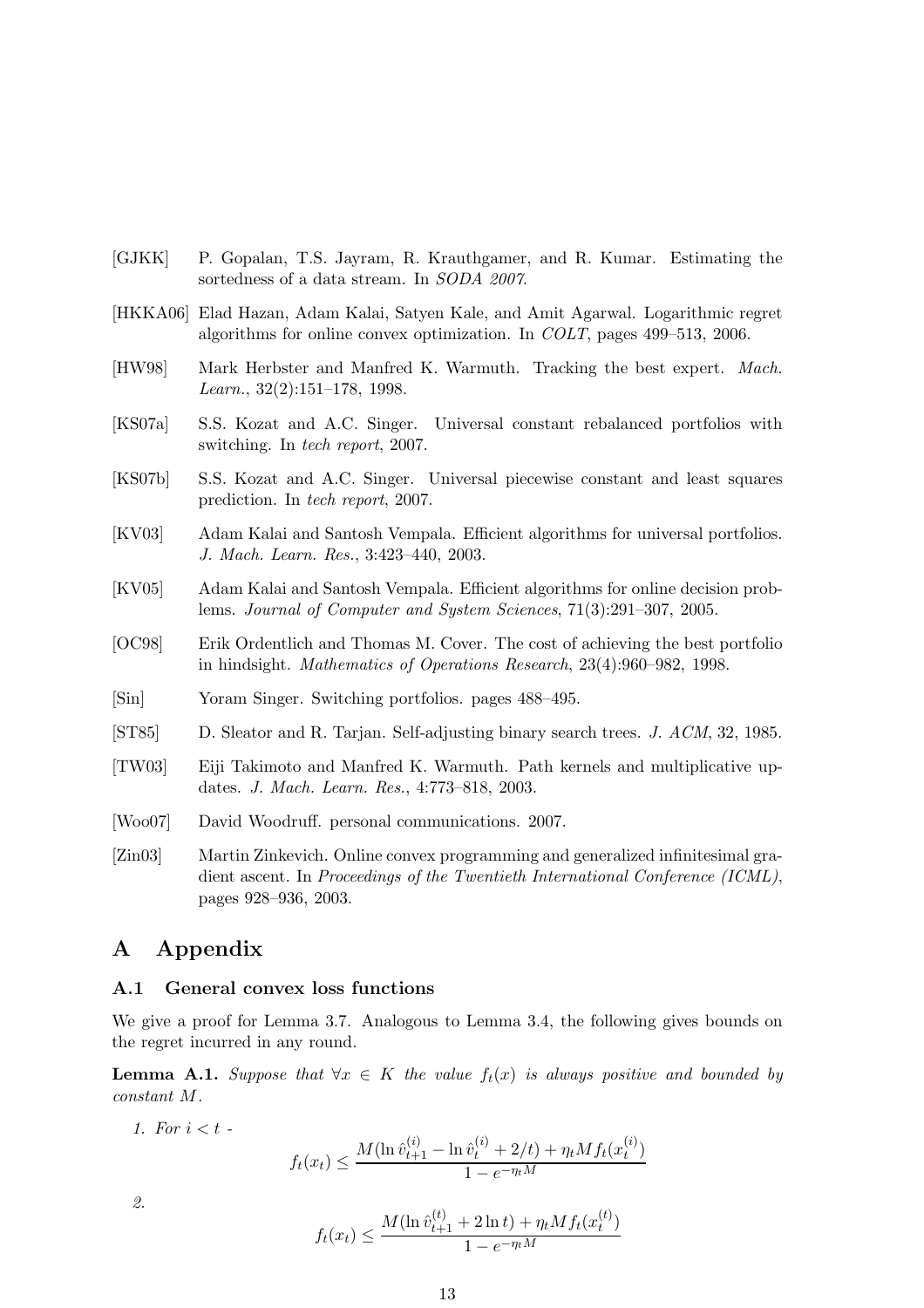*Proof.* We use relative entropy distances. For two *n*-dimensional vectors,  $u, v$ ,

$$
\Delta(u, v) = \sum_{i=1}^{n} u^{(i)} \ln \frac{u^{(i)}}{v^{(i)}}
$$

Conventionally,  $0 \ln 0 = 0$ . We want to compare performance with respect to the *i*th expert, and therefore we set  $\vec{u}$  to have 1 at the *i*th coordinate and zero elsewhere.

$$
\Delta(u, v_t) - \Delta(u, \hat{v}_{t+1}) = -\ln v_t^{(i)} + \ln \hat{v}_{t+1}^{(i)}
$$
  

$$
= -\ln v_t^{(i)} + \ln \frac{v_t^{(i)} e^{-\eta_t f_t(x_t^{(i)})}}{\sum_{j=1}^t v_t^{(j)} e^{-\eta_t f_t(x_t^{(j)})}}
$$
  

$$
= -\eta_t f_t(x_t^{(i)}) - \ln(\sum_{j=1}^t v_t^{(j)} e^{-\eta_t f_t(x_t^{(j)})})
$$

For  $x < M$ , we can use the approximation  $e^{-\eta_t x} \leq 1 - (1 - e^{-\eta_t M})(x/M)$ . This gives us -

$$
-\ln v_t^{(i)} + \ln \hat{v}_{t+1}^{(i)} \ge -\eta_t f_t(x_t^{(i)}) - \ln \Bigl( \sum_{j=1}^t v_t^{(j)} \bigl( 1 - (1 - e^{-\eta_t M}) (f_t(x_t^{(i)}) / M) \bigr) \Bigr)
$$
  

$$
= -\eta_t f_t(x_t^{(i)}) - \ln \Bigl( \sum_{j=1}^t v_t^{(j)} - M^{-1} (1 - e^{-\eta_t M}) \sum_{j=1}^t v_t^{(j)} f_t(x_t^{(i)}) \Bigr)
$$

Noting that  $v_t$  is a probability vector and that  $f_t(x_t) = \sum_{j=1}^t v_t^{(j)}$  $_{t}^{\left( j\right) }f_{t}(x_{t}^{\left( i\right) }% )=\gamma _{t}(x_{t}^{\left( i\right) })$  $\binom{t}{t}$  -

$$
-\ln v_t^{(i)} + \ln \hat{v}_{t+1}^{(i)} \ge -\eta_t f_t(x_t^{(i)}) - \ln(1 - M^{-1}(1 - e^{-\eta_t M}) f_t(x_t))
$$
  
\n
$$
\ge -\eta_t f_t(x_t^{(i)}) + M^{-1}(1 - e^{-\eta_t M}) f_t(x_t)
$$
  
\n
$$
\implies f_t(x_t) \le \frac{M(\ln \hat{v}_{t+1}^{(i)} - \ln v_t^{(i)}) + \eta_t M f_t(x_t^{(i)})}{1 - e^{-\eta_t M}}
$$

Application of Claim 3.5 completes the proof.

*Proof.* (Lemma 3.7) For interval I, we sum up the bounds given in Lemma A.1. For  $\alpha > 0$ sufficiently small, we set  $\eta_t = -M^{-1} \ln(1 - \alpha)$ .

 $\Box$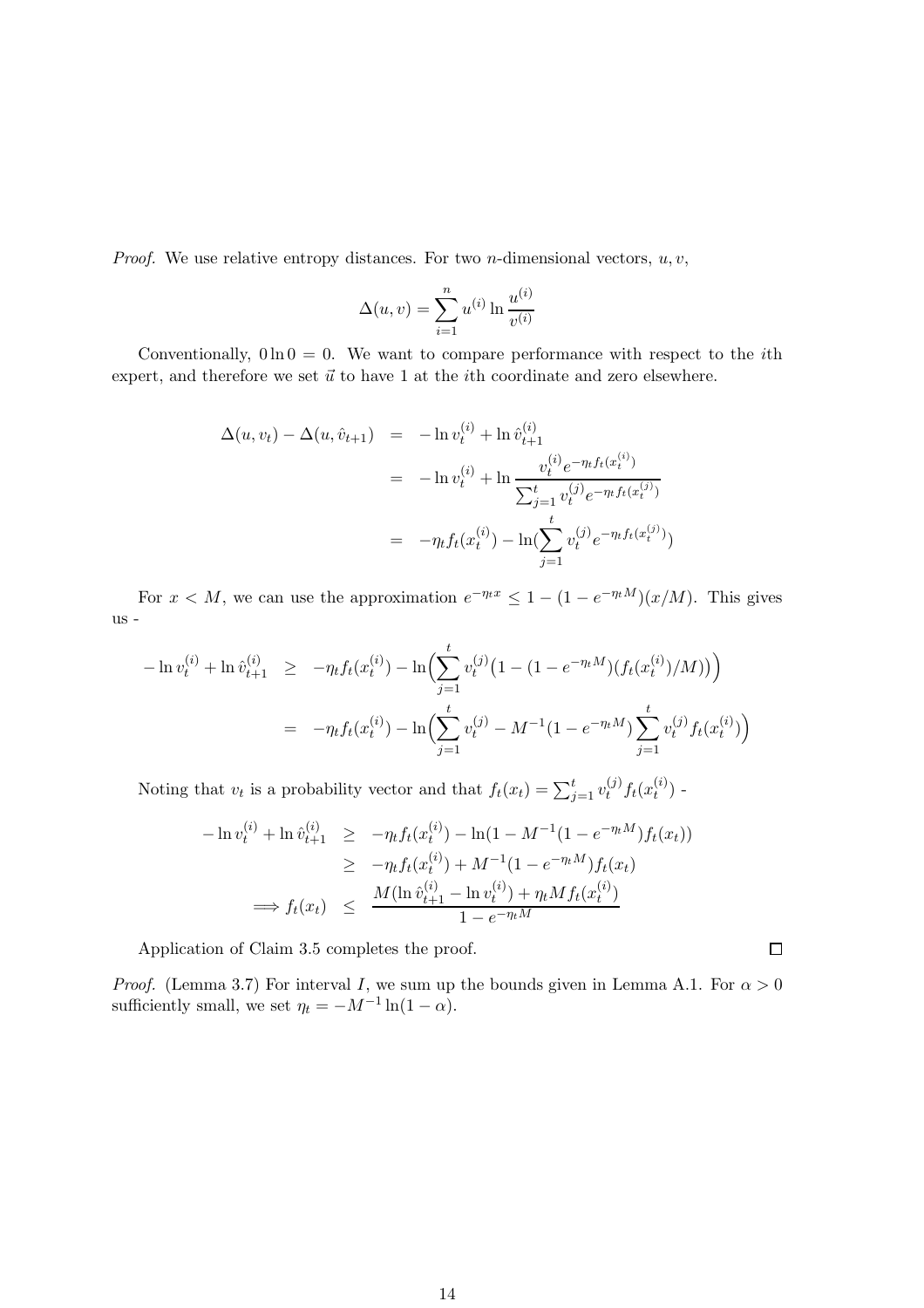$$
\sum_{t=r}^{s} f_t(x_t) = f_r(x_r) + \sum_{t=r+1}^{s} f_t(x_t)
$$
\n
$$
\leq \frac{M(\ln \hat{v}_{r+1}^{(r)} + 2 \ln r) - \ln(1-\alpha) f_r(x_r^{(r)})}{1 - e^{\ln(1-\alpha)}} + \frac{\sum_{t=r+1}^{s} [M(\ln \hat{v}_{t+1}^{(r)} - \ln \hat{v}_t^{(r)} + 2/t) - \ln(1-\alpha) f_r(x_t^{(r)})]}{1 - e^{\ln(1-2\varepsilon)}}
$$
\n
$$
\leq \alpha^{-1} [M(\ln \hat{v}_{s+1}^{(r)} + \ln s)] - \alpha^{-1} \ln(1-\alpha) \sum_{t=r}^{s} f_r(x_t^{(r)})
$$
\n
$$
\leq \alpha^{-1} (\alpha + \alpha^2) \sum_{t=r}^{s} f_r(x_t^{(r)}) + M\alpha^{-1} \ln s
$$
\n
$$
= (1 + \alpha) \sum_{t=r}^{s} f_r(x_t^{(r)}) + M\alpha^{-1} \ln s
$$

## A.2 Variable learning rate

In the previous section we assumed prior knowledge of the number of game iterations T. We now show how to get  $O(\sqrt{T} \ln T)$  Adaptive-Regret without knowing T in advance by changing the learning rate.

**Lemma A.2.** For interval  $I = [r, s]$ , FLH achieves regret of  $O(\sqrt{s} \ln s)$  without knowledge of the total time T.

**Lemma A.3.** 1. For any 
$$
i < t - f_t(x_t) - f_t(x_t^{(i)}) \le \eta_t^{-1} (\ln \hat{v}_{t+1}^{(i)} - \ln \hat{v}_t^{(i)} + \eta_t^2 M^2 + 2/t)
$$
  
2.  $f_t(x_t) - f_t(x_t^{(t)}) \le \eta_t^{-1} (\ln \hat{v}_{t+1}^{(t)} + \eta_t^2 M^2 + \ln t)$ 

The constant M is an upper bound on  $(f_t(x))$ .

Proof.

$$
\ln v_t^{(i)} - \ln \hat{v}_{t+1}^{(i)} = \ln v_t^{(i)} - \ln \frac{v_t^{(i)} e^{-\eta_t f_t(x_t^{(i)})}}{\sum_{j=1}^t v_t^{(j)} e^{-\eta_t f_t(x_t^{(j)})}}
$$

$$
= \eta_t f_t(x_t^{(i)}) + \ln(\sum_{j=1}^t v_t^{(j)} e^{-\eta_t f_t(x_t^{(j)})})
$$

$$
\sum_{\ell=1}^{t} v_t^{(\ell)} \ln \frac{\hat{v}_{t+1}^{(\ell)}}{v_t^{(\ell)}} = \sum_{\ell=1}^{t} v_t^{(\ell)} \ln \frac{e^{-\eta_t f_t(x_t^{(\ell)})}}{\sum_{j=1}^{t} v_t^{(j)} e^{-\eta_t f_t(x_t^{(j)})}}
$$

$$
= -\eta_t \sum_{\ell=1}^{t} v_t^{(\ell)} f_t(x_t^{(\ell)}) - \ln(\sum_{j=1}^{t} v_t^{(j)} e^{-\eta_t f_t(x_t^{(j)})})
$$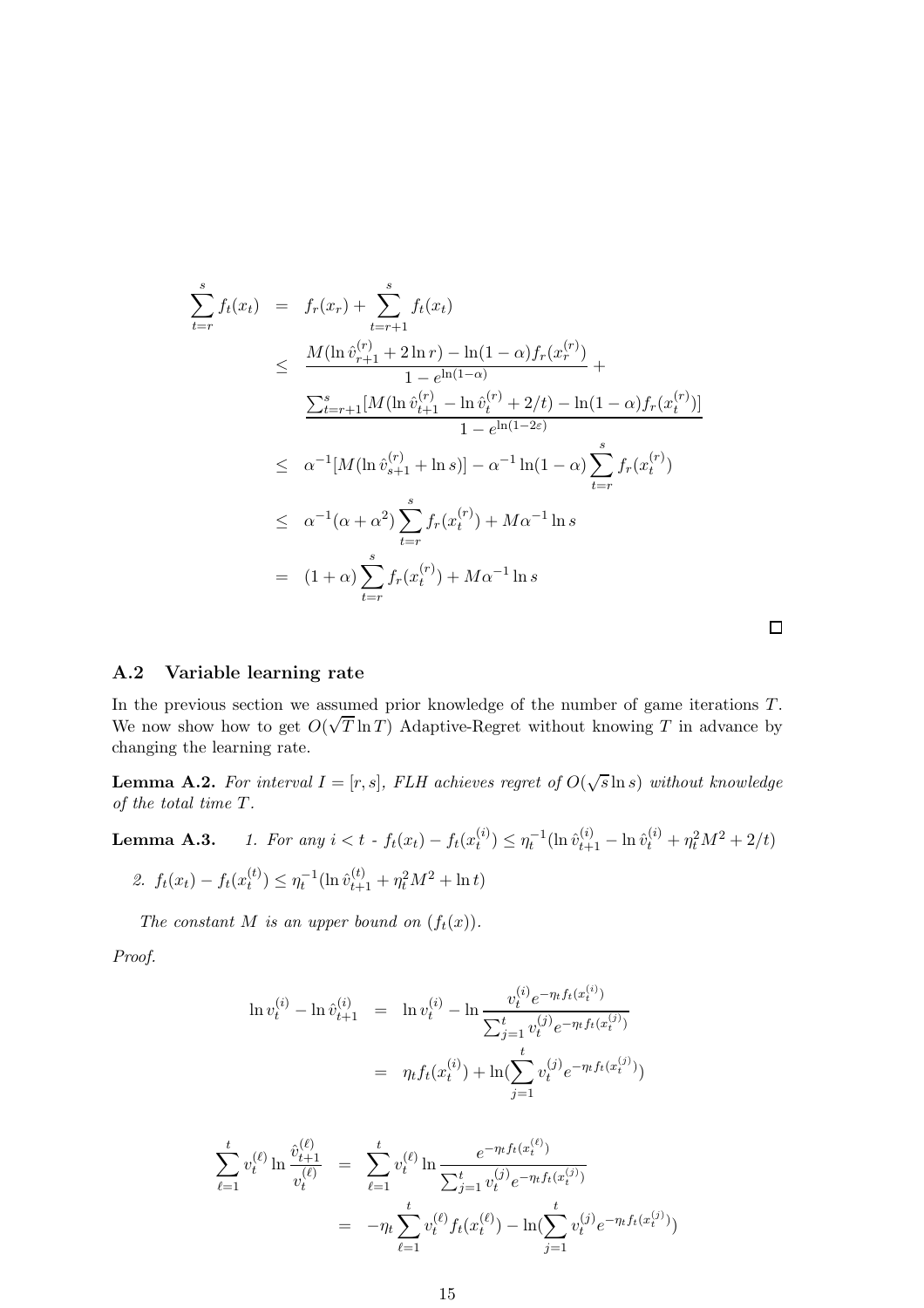Using the convexity of  $f_t$ , and putting the above equations together, we get -

$$
f_t(x_t) - f_t(x_t^{(i)}) = f_t(\sum_{\ell=1}^t v_t^{(\ell)} x_t^{(\ell)}) - f_t(x_t^{(i)})
$$
  

$$
\leq \sum_{\ell=1}^t v_t^{(\ell)} f_t(x_t^{(\ell)}) - f_t(x_t^{(i)})
$$
  

$$
= \eta_t^{-1} \Big( \ln \hat{v}_{t+1}^{(i)} - \ln v_t^{(i)} - \sum_{\ell=1}^t v_t^{(\ell)} \ln \frac{\hat{v}_{t+1}^{(\ell)}}{v_t^{(\ell)}} \Big)
$$

$$
-\sum_{\ell=1}^{t} v_{t}^{(\ell)} \ln \frac{\hat{v}_{t+1}^{(\ell)}}{v_{t}^{(\ell)}} = \eta_{t} \sum_{\ell=1}^{t} v_{t}^{(\ell)} f_{t}(x_{t}^{(\ell)}) + \ln(\sum_{\ell=1}^{t} v_{t}^{(\ell)} e^{-\eta_{t} f_{t}(x_{t}^{(\ell)})})
$$
  
\n
$$
= \eta_{t} \sum_{\ell=1}^{t} v_{t}^{(\ell)} f_{t}(x_{t}^{(\ell)}) + \ln(1 - (1 - \sum_{\ell=1}^{t} v_{t}^{(\ell)} e^{-\eta_{t} f_{t}(x_{t}^{(\ell)})}))
$$
  
\n
$$
\leq \eta_{t} \sum_{\ell=1}^{t} v_{t}^{(\ell)} f_{t}(x_{t}^{(\ell)}) - 1 + \sum_{\ell=1}^{t} v_{t}^{(\ell)} e^{-\eta_{t} f_{t}(x_{t}^{(\ell)})}
$$
  
\n
$$
\leq \eta_{t} \sum_{\ell=1}^{t} v_{t}^{(\ell)} f_{t}(x_{t}^{(\ell)}) - 1 + \sum_{\ell=1}^{t} v_{t}^{(\ell)} (1 - \eta_{t} f_{t}(x_{t}^{(\ell)}) + (\eta_{t} f_{t}(x_{t}^{(\ell)}))^2)
$$
  
\n
$$
= \eta_{t}^{2} \sum_{\ell=1}^{t} v_{t}^{(\ell)} f_{t}(x_{t}^{(\ell)})^2
$$

Putting the above together, we get -

$$
f_t(x_t) - f_t(x_t^{(i)}) \leq \eta_t^{-1} \Big( \ln \hat{v}_{t+1}^{(i)} - \ln v_t^{(i)} + \eta_t^2 \sum_{\ell=1}^t v_t^{(\ell)} f_t(x_t^{(\ell)})^2 \Big)
$$

Using Claim 3.5, we have  $\ln v_t^{(i)} \geq \ln \hat{v}_t^{(i)} - 2/t$  and that  $\ln v_t^{(t)} \geq -t \ln t$ . Substituting each of these above, we complete the proof.

Proof. (Lemma A.2) As before, we sum up the regret bounds given by Lemma A.3 and set  $\eta_t = 1/\sqrt{t}.$ 

$$
\sum_{t=r}^{s} (f_t(x_t) - f_t(x_t^{(r)})) = (f_p(x_p) - f_p(x_p^{(r)})) + \sum_{t=r+1}^{s} (f_t(x_t) - f_t(x_t^{(r)}))
$$
\n
$$
\leq \eta_p^{-1} (\ln \hat{v}_{r+1}^{(r)} + \eta_p^2 M^2 + 2 \ln r) + \sum_{t=r+1}^{s} \eta_t^{-1} (\ln \hat{v}_{t+1}^{(r)} - \ln \hat{v}_t^{(r)} + \eta_t^2 M^2 + 2/t)
$$
\n
$$
= M^2 \eta_p + 2\eta_p^{-1} \ln r + \eta_q^{-1} \ln \hat{v}_{s+1}^{(r)} + \sum_{t=r+1}^{s} \ln \hat{v}_t^{(r)} (\eta_{t-1}^{-1} - \eta_t^{-1})
$$
\n
$$
+ \sum_{t=r+1}^{s} M^2 \eta_t + \sum_{t=r+1}^{s} 2/(t\eta_t)
$$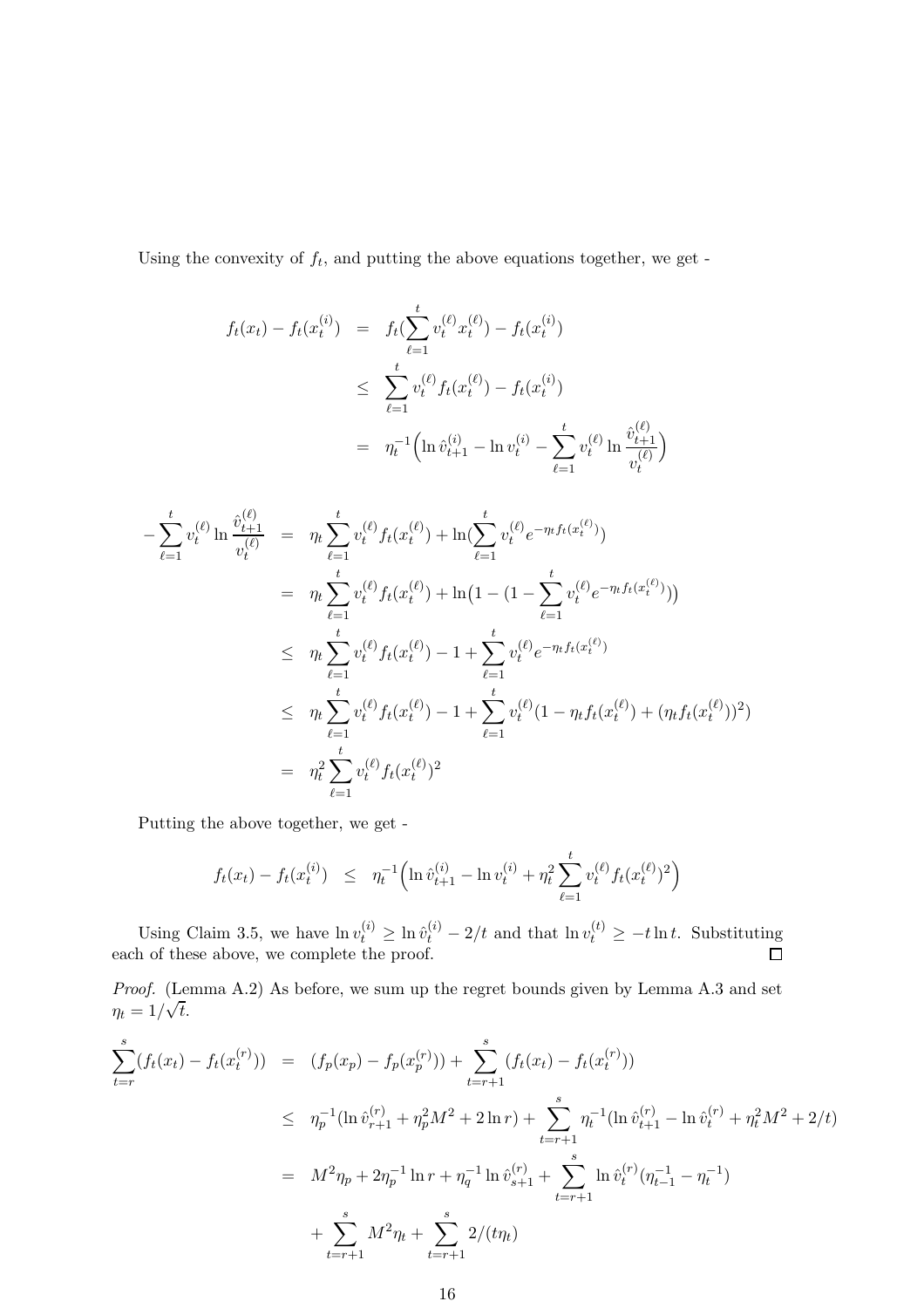Setting  $\eta_t = 1/\sqrt{t}$ .

$$
\sum_{t=r}^{s} (f_t(x_t) - f_t(x_t^{(r)})) \le M^2 / \sqrt{r} + 2\sqrt{r} \ln r - \sum_{t=r+1}^{s} \ln \hat{v}_t^{(r)} (\sqrt{t} - \sqrt{t-1}) + (M^2 + 2)(\sqrt{s} - \sqrt{r})
$$

We now provide a lower bound for  $\ln \hat{v}_t^{(r)}$  $t_t^{(r)}$ , which will allow us to upper bound the regret. Since, in this case,  $r < t$  -

$$
\hat{v}_t^{(r)} = \frac{v_{t-1}^{(r)} e^{-\eta_{t-1} f_{t-1}(x_{t-1}^{(r)})}}{\sum_{j=1}^{t-1} v_{t-1}^{(j)} e^{-\eta_{t-1} f_{t-1}(x_t^{(j)})}}
$$

Since  $\forall t, \eta_t \leq 1$  and  $f_t = \Theta(1), e^{-\eta_{t-1}f_{t-1}(x_t^{(j)})} \in [c_1, c_2]$  (for some positive constants  $c_1, c_2$ ). We also have that  $v_{t-1}^{(r)} = 1/(t-1)$ .

$$
\hat{v}_t^{(r)} \ge \frac{c_1}{c_2(t-1)\sum_{j=1}^{t-1} v_{t-1}^{(j)}} = O(t^{-1})
$$

Therefore,  $-\ln \hat{v}_t^{(r)} \le O(\ln s)$  and we get -

$$
\sum_{t=r}^{s} (f_t(x_t) - f_t(x_t^{(r)})) \le O(\sqrt{s} \ln s)
$$

## B The streaming problem

We now explain Woodruff's solution for maintaining the set  $S_t \subseteq [1, n]$  in a streaming manner.

We specify the *lifetime* of integer  $i$  - if  $i = r2^k$ , where r is odd, then the lifetime of i is the interval  $2^{k+2} + 1$ . Suppose the lifetime of i is m. Then for any time  $t \in [i, i + m]$ , integer i is alive at t. The set  $S_t$  is simply the set of all integers that are alive at time t. Obviously, at time t, the only integer added to  $S_t$  is t - this immediately proves Property 3. We now prove the other properties -

*Proof.* (Property 1) We need to show that some integer in  $[s,(s + t)/2]$  is alive at time t. This is trivially true when  $t-s < 2$ , since  $t-1$ ,  $t \in S_t$ . Let  $2^{\ell}$  be the largest power of 2 such that  $2^{\ell} \le (t-s)/2$ . There is some integer  $x \in [s, (s+t)/2]$  such that  $2^{\ell} |x$ . The lifetime of x is larger than  $2^{\ell} \times 2 + 1 > t - s$ , and x is alive at t.

*Proof.* (Property 2) For  $0 \le k \le \lfloor \log t \rfloor$ , let us count the number of integers of the form  $r2^k$  $(r \text{ odd})$  alive at t. The lifetime of these integers are  $2^{k+2} + 1$ . The only integers alive lie in the interval  $[t-2^{k+2}-1, t]$ . Since all of these integers of this form are separated by gaps of  $2^k$ , there are at most a constant number of such integers alive at t. Totally, the size of  $S_t$  $\Box$ is  $O(\log t)$ .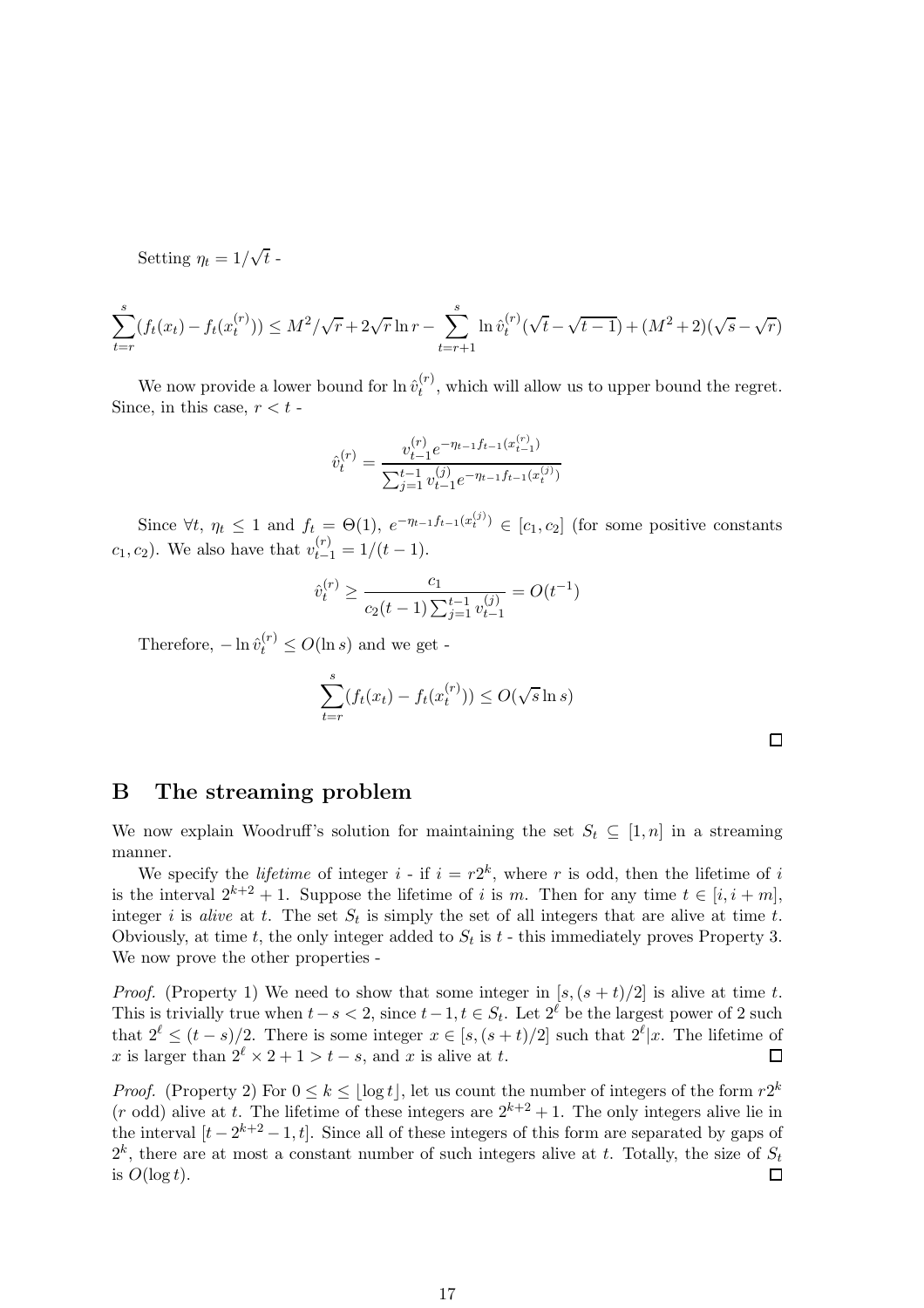## C Lazy version

Below we define a lazy version of FLH, called LFLH. We use the "coin-flipping" technique applied in [CBL06] for the "label-efficient prediction" problem. Essentially, we notice that the martingale arguments apply to any low regret algorithm, and even to low Adaptive-Regret algorithms, rather than the multiplicative weights algorithm which they analyze.

#### Lazy-Follow-The-Leading-History

- 1. Set  $\tau = 1$ .
- 2. In round t, flip a random  $\varepsilon$ -balanced coin and obtain the RV  $C_t$ .
- 3. If  $C_t = 1$  do
	- (a) set  $g_{\tau} \triangleq \frac{1}{\varepsilon} f_t$
	- (b) update  $\tau \leftarrow \tau + 1$ .
	- (c) Apply FTLH to the function  $g_{\tau}$  to obtain  $x_{\tau} = x_t \leftarrow FTLH(g_{\tau})$

Else if  $C_t = 0$ , set  $x_t \leftarrow x_{t-1}$ 

**Theorem C.1.** Suppose that for all  $x \in K$  and  $t \in [T]$   $f_t(x) \in [0, M]$ . Let  $R(T)$  be an upper bound on the regret of the algorithm used to implement FLH over a history of length T. Then with high probability, for any  $\varepsilon > 0$ 

1.

$$
Adaptive \text{-}Regret_T(LFLH) \leq R(T) + O(\frac{M\sqrt{T\log T}}{\varepsilon})
$$

2. Throughout the running time of LFLH,  $x_t \neq x_{t-1}$  at most  $\varepsilon T$  times.

**Lemma C.2.** Suppose that for all  $x \in K$  and  $t \in [T]$   $f_t(x) \in [0, M]$ . Let  $I = [r, s] \subseteq [T]$ be any time interval, and let  $R(T)$  be an upper bound on the regret of the algorithm used to implement FLH over a history of length T. Then for any  $\varepsilon > 0$  and  $c > 10$ , with probability at least  $1 - \frac{1}{T^c}$  it holds that

$$
Regret_I(LFLH) \le R(T) + O(\frac{cM\sqrt{T}\log T}{\varepsilon})
$$

*Proof.* Let  $f_1, ..., f_T$  be the stream of online cost functions for LFLH. Recall that for each  $t \in$  $T, C_t$  denotes the outcome of an independent binary coin flip which is one with probability ε. Let

$$
\tilde{f}_t \triangleq \begin{cases} 0 & C_t = 0 \\ \frac{1}{\varepsilon} f_t & C_t = 1 \end{cases}
$$

The regret of LFLH in a certain interval  $I = [r, s] \subseteq [T]$  is

$$
\text{Regret}_I = \sum_{t \in I} f_t(x_t) - f_t(x_I^*)
$$